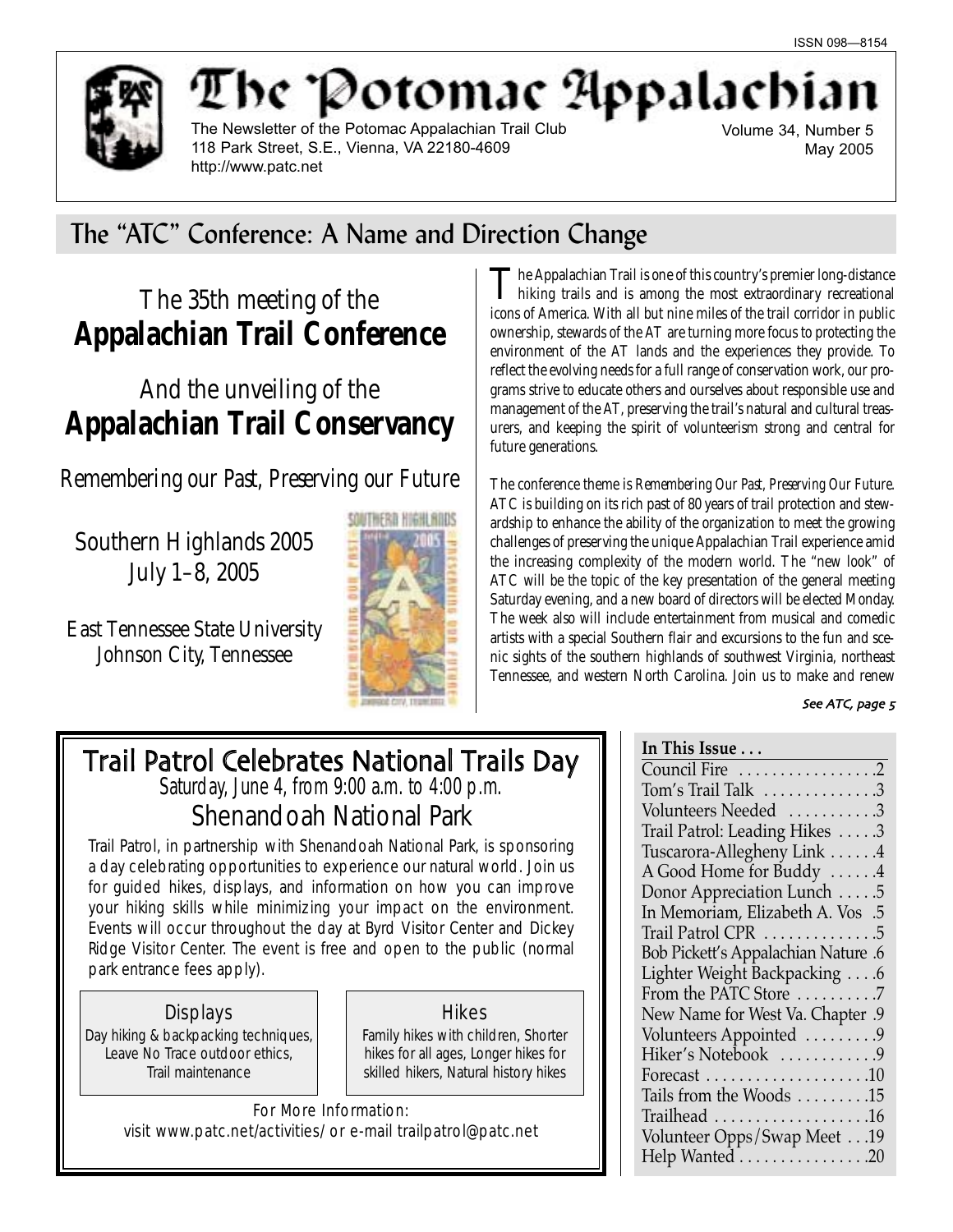## Council Fire

The Potomac Appalachian Trail Club's regularly scheduled Council meeting was called to order on March 8, 2005, at Club Headquarters by President Tom Johnson. Wilson Riley reported that the annual PATC Combined Federal Campaign application had been submitted and accepted – PATC has received about \$20,000 a year in donations. He also issued a second call for nominations for 25-year ATC service awards and thanked Mickey McDermott for his services to PATC – Mickey will be going to Baghdad for extended periods in his new career. Tom announced that PATC has joined the Southeast Foot Trails Coalition. PATC is handling the part north of Burkes Garden to Lake Champlain; the coalition will be having its conference at Table Rock State Park in South Carolina April 28-May 1.

ATC has changed its name to Appalachian Trail Conservancy, reorganized, and given the regional offices the duty to focus on trails clubs. Kerry Snow is the ATC Regional Partnership Committee Chair. Since Mickey was the alternate, there is a need to identify a replacement and council is seeking nominations. Charles Cartwright is the new superintendent of SNP. ExCom has revised the access policy to ExCom Considerations, and Considerations will be released to the Archives one year after the date of the meeting.

### **Finance**

Treasurer Mickey McDermott distributed the monthly budget report for February 2005, noting several points of interest. The increase in the budget line item for royalties as approved at the February Council meeting is not reflected in this report. The ExCom was scheduled to review the budget cuts at its March meeting to make recommendations for allocating the proceeds from the fundraising campaign and these recommendations will be presented to Council in April. Gerhard Salinger provided an overview of the PATC audit. PATC is unusual in that the liquid assets are almost four times the operating budget, and total assets are almost 10 times the operating budget. Gerhard had been asked to study the implications of PATC becoming more responsible for Bears Den management. He has visited Bears Den, has the financials, and plans to meet with the Bears Den volunteers to discuss their goals; he will make a presentation to Council when that study is complete.

### **Trails and Lands**

Vice President for Operations Bruce Glendening said Walt Smith is working on the management plan for Tuscarora Trail. Bruce said there was a great deal of interest in this.

Supervisor of Trails Liles Creighton met with the Forest Service on Feb. 26 in Edinburgh, Va. Liles is looking for a new manager for South Massanutten district. Hop Long will be reinvigorating the Stonewall brigade; the crew wanted to use treated wood from the Forest Service in its construction projects. The Fish and Wildlife National Training Center in Shepardstown has scheduled a one week class on trail management. Supervisor of Land Chris Mangold reported that at the tract managers' meeting last month they discussed chainsaw policy. Karen Brown was looking for a contact at US Silica that owns a property near Berkeley Springs that Walt Smith has said would be a good relocation site for part of the Tuscarora Trail; it is part of a flood plain and is currently used as an airport and rental farmland.

*Facilities Management* – Supervisor of Facilities Mel Merritt and Charlie Graf introduced two related appropriation motions totaling \$10,000 to provide funds to begin the construction of a cabin on the Aughwick Creek Tract. Due to time constraints – the road contractor needed to begin construction while the ground was still frozen – and as such these motions had not been presented to committees for action. Jim Peterson reported that the permitting process will take about 90 days, and by the time it was over we would need to have a construction crew out there. If this motion were not approved, the project would slip another year; a detailed plan will be presented to Council in April.

## **Membership, Volunteerism, Training, and Communications**

The Council approved a motion submitted by Vice President for Volunteerism Lee Sheaffer to rename the Volunteer of the Year to Myron Avery Volunteer of the Year Award to remember an early PATC leader who had a signifi-See Council, page 4

## HOW TO CONTACT US: HEADQUARTERS, SALES, CABIN RESERVATIONS, AND MEMBERSHIP INFORMATION

24-hr. Activities Tape #: 703/242-0965

Address: 118 Park Street, S.E., Vienna, VA 22180 Hours: Monday through Thursday, 7:00 p.m. to 9:00 p.m.<br>Phone #: 703/242-0315 **Phone** #: 703/242-0315 and Thursday and Friday 12 noon to 2 p.m.<br>Facsimile #: 703/242-0968

To receive an information packet: Extension 10 Club e-mail: info@patc.net Club President (leave a message), Tom Johnson: Extension 40 World Wide Web URL: www.patc.net

## STAFF: DURING REGULAR BUSINESS HOURS

Director of Administration: Wilson Riley (Ext. 11) e-mail: Wriley@patc.net Trails Management Coordinator: Heidi Forrest (Ext. 12) e-mail: hforrest@patc.net Business Manager: Monica Clark (Ext. 15) e-mail: mclark@patc.net Membership/Cabin Coordinator: Pat Fankhauser (Ext. 17) e-mail: pfankhauser@patc.net Sales Coordinator: Maureen Estes (Ext. 19) e-mail: mestes@patc.net

## *Potomac Appalachian*

**Chief Editor:** Linda Shannon-Beaver, PA@patc.net **Features Editor:** Joanne Erickson **Forecast Editor:** Vince Ferrari, PA-Forecast@patc.net

## Club Officers and chairs contact info:

www.patc.net/about/contact.html or call the main club phone number. Contact list published twice annually in the PA.

May 2005 - Potomac Appalachian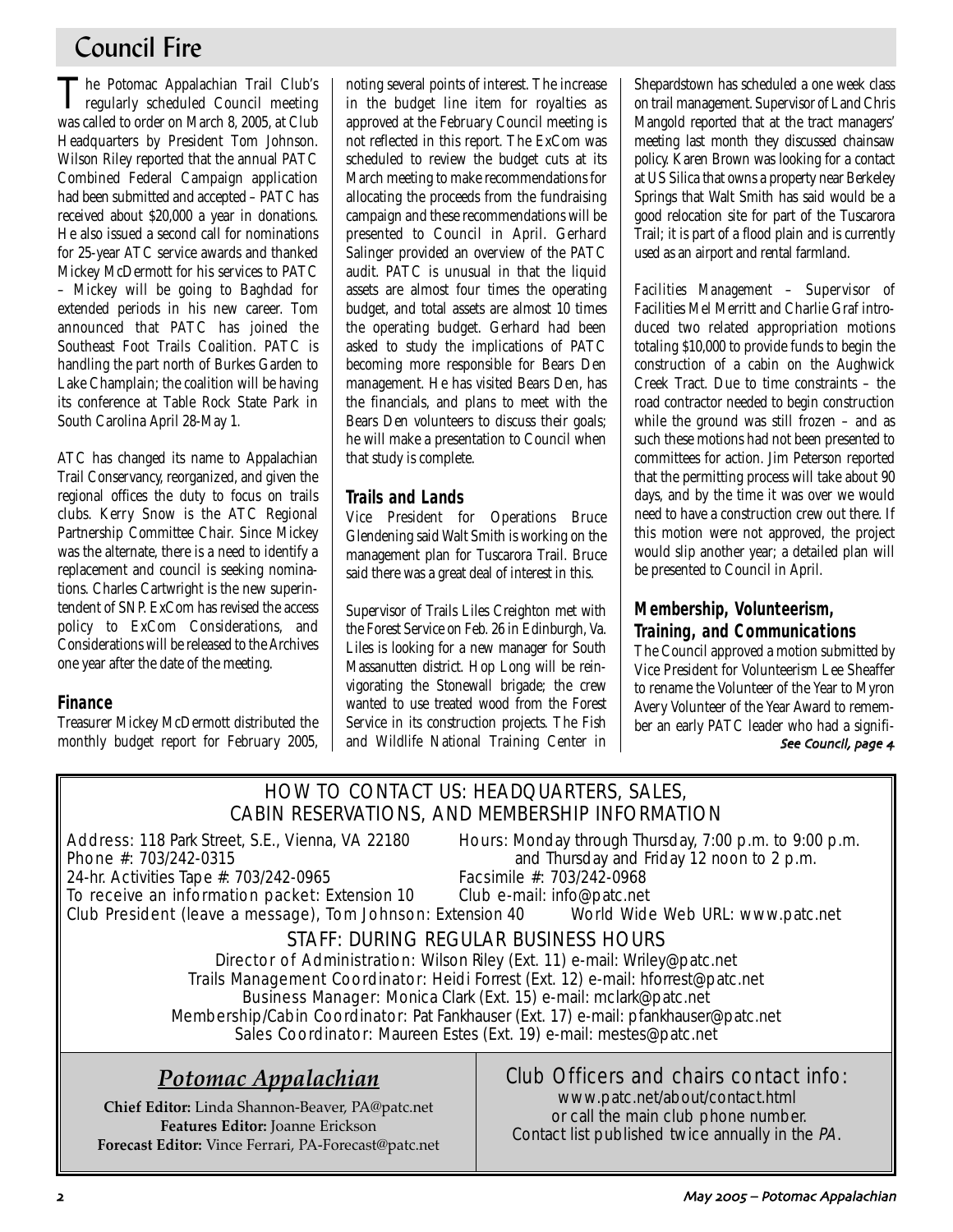## Tom's Trail Talk – Making the Connection

Not long ago the Appalachian Trail Conference, which had existed since 1925 under the same name, decided to rename itself. It is now the Appalachian Trail Conservancy. Why did the Board of Governors do that?

The board felt that it had reached a watershed. The trail itself was completed, and 30 maintaining clubs were keeping it open, so that issue was quiescent. The National Park Service has placed all but about seven of the 2,176 miles under governmental protection. Were there any worlds out there to conquer, or was the organization simply in the business of trail maintenance?

The word "conservancy" calls to mind the matter of conservation of resources, and there is where the connection lies: There is, or there should be, a connection between trails and conservation. ATC sees the connection and intends to refocus on conservation as part of its trail mission. Conservation is a central mission of the National Park Service, and so it is becoming with ATC.

Trails are best enjoyed in the raw. Hikers are usually out there to enjoy a woodland experience, and the concept of a "trail corridor" has grown up to cloak those trails in greenery. It should be a natural area where the wild lands are preserved in as close to a natural state as possible. In recent years, naturalists have been espousing the role of trail corridors as natural migratory routes for species that, because of development, have pooled up in enclaves. Without the trail corridors they would have no way to connect with other pools.

Development destroys habitat and degrades the environment. Trails are one of the few countervailing instruments we have to mitigate the effects of development. PATC works to preserve the natural environment that preserves habitat. Sometimes we work alone, sometimes in league with others, such as ATC, The Nature Conservancy, Piedmont Environmental Council, and other organizations whose mission it is to preserve open space. Our open spaces tend to be linear, to accommodate hiking. It isn't what everyone strives for in the open space movement, but it does promote the migration of species (as well as humans).

PATC is doing more than just acquiring trail lands. In cooperation with ATC, we are monitoring rare and endangered species on Appalachian Trail Park lands. Bob Pickett, club naturalist, spearheads this program. Bob has also begun a program to monitor water quality on PATC (as opposed to Park Service) lands, and has already recruited several volunteers. In the future we hope to find and document rare and endangered species on our land and to establish programs for protecting them. The club also hopes to expand into the monitoring of invasives, with the long-range objective of improving the habitat. You will be hearing more about these programs as they develop, and Bob will be looking for more volunteers.

As an owner of natural lands, we have inherited an obligation to preserve what we have, so that future generations will find hiking trails much as they are today. We have looked at where ATC is going, and we must follow. ❏ *—Tom Johnson*





We Need Volunteers at Headquarters Tom Maholchic and Eliza Beth Engle are enjoying an evening of answering phones and making cabin reservations. Working with the public and promoting the club is an important role for a club volunteer. The Headquarters is in need of evening volunteers. Please call Pat at 703/242-0693, Ext. 17 if you can work two hours any evening Monday through Thursday and be a part of the headquarters staff.

## **Potomac Appalachian Trail Club - Trail Patrol presents Backpacking 202 Planning & Leading Group Trips**

Take your backpacking to the next level by developing the special skills needed to plan and lead group trips. Class members will plan and direct most of the preparations for an overnight backpacking trip, facilitated by experienced instructors. Covers leadership, equipment selection and use, route planning, food planning, improving safety and comfort, managing the unexpected, and Leave No Trace principles. Class pre-trip meetings will be scheduled with the participation of registered students, as part of the trip planning process. Limited to 25 students. Participants must be 18 or older and have completed Backpacking 101 or have equivalent backpacking experience.

Registration deadline - June 15, 2005

Overnight Backpacking Trip - July 16-17, 2005.

Fee (\$20 non-refundable): \$40.00 for PATC Members; \$55.00 for non-members.

Pre-registration is required. For more information contact Backpacking Committee Chair, John Bridges: 703/726-0188, TPBackpack@patc.net or go to www.patc.net/volunteer/trailpatrol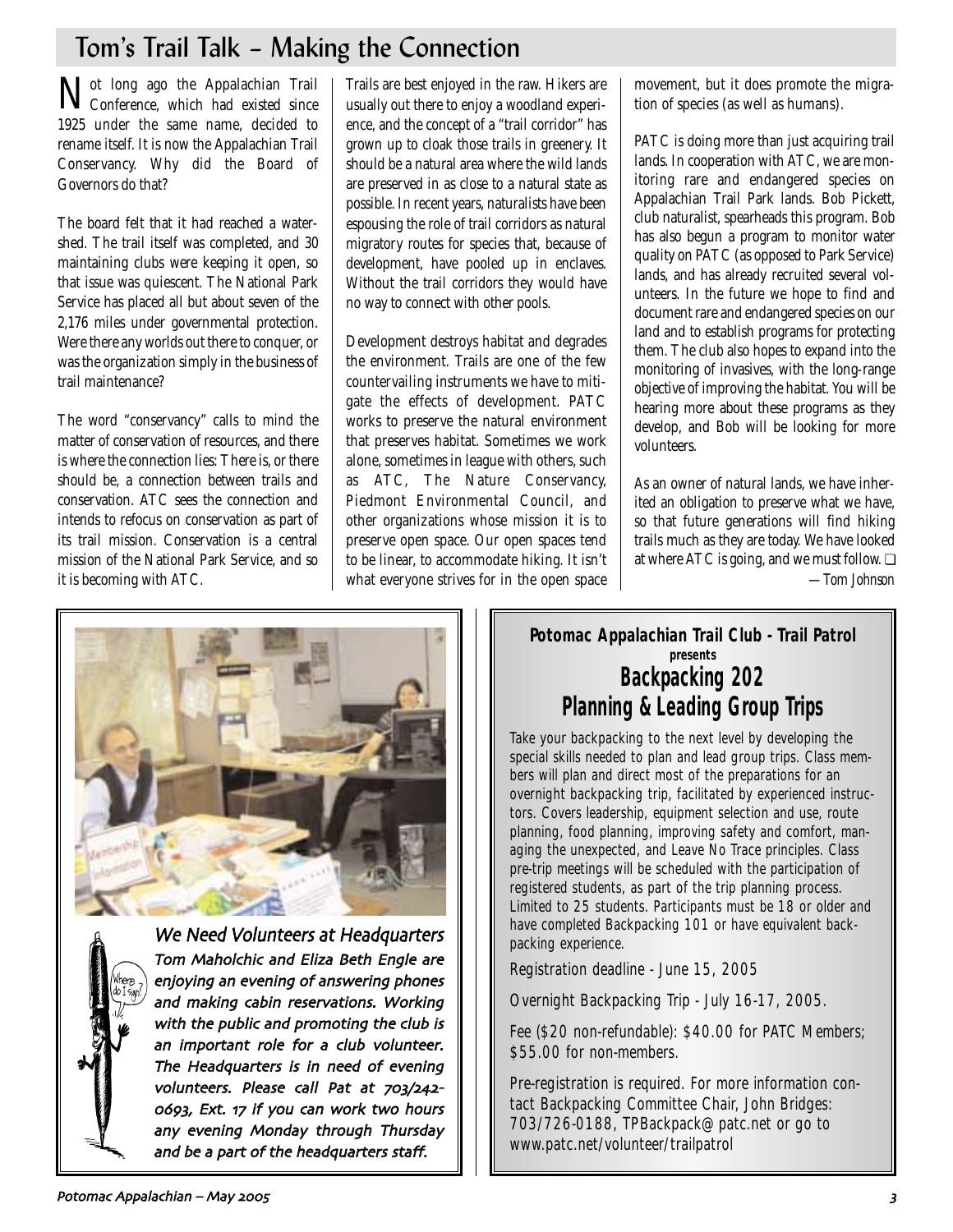## The Tuscarora-Allegheny Link - Sommersby Redux

An article in the September 2004 *PA* described meetings and plans to<br>destablish a hiking route between the Tuscarora and Allegheny Trails. Since then there have been more meetings, and sections of trail on Allegheny and Shenandoah Mountains have been hiked. But PATC still has a ways to go to evaluate the status of the entire route.

On the meeting side, this link section was discussed at the April meeting of the Southeastern Foot Trails Coalition as part of a broader plan to establish a second long hiking route through the Appalachians. This will also be the primary agenda item when trail clubs from Virginia to New York meet on May 6-7 at PATC's Gypsy Spring Cabin near Gettysburg, Pa.

With the summer hiking season about to get into full swing, the time is ripe to complete the necessary scouting and courthouse research on PATC's piece. Nearly all the proposed route is on public land, but the research still needs to be done to ensure that places where a Forest Service road or trail might cross a private inholding can be done so legally.

The most suitable base camp for downstate hiking is the Hidden Valley Recreation Area, but it is a 4-hour drive from PATC HQ in Vienna – a bit remote for day hikes. To preview this camping venue near the Homestead, rent the 1993 video of Sommersby, starring Richard Gere and Jodie Foster. Never mind the domestic affairs of Jack and Laurel Sommersby, just focus on the Appalachian scenery!

An ideal arrangement for a multi-day scouting trip might consist of a pair of through-hikers supported by at least one other person who could provide shuttle service and emergency backup. It would take at least a couple of weeks to hike the entire Allegheny-Tuscarora link, but shorter sections could be pieced together to achieve the same purpose.

To view this tract, unscheduled, on-your-own hikes allow for greater flexibility than a formal, club led hike. To let club leaders know of your interest in participating, contact PATC President Tom Johnson (johnts3@juno.com) or Lloyd MacAskill (LloydMacA@aol.com). ❏ *—Lloyd MacAskill*

### Council, from page 2

cant impact on the AT construction and hiking in the region. Council also approved changing the West Virginia Chapter name to West Chapter. ExCom has approved a Wind River excursion in Wyoming. Tom reported that ExCom had approved the hiking program review from a safety and liability reduction perspective.

*Information, Education, and Activities* – Jane Thompson is looking for Trail Talkers to represent PATC at fairs, festivals, etc. There is a need for "talking points" from each PATC group so that all presenters have a consistent position. Holly Wheeler reported that SNP was contributing \$6,000 to support the Ridgerunner Program.

*Maps* – Dave Pierce said three new maps, sheets 12, 13, and  $L$  – Tuscarora trail, have been printed.

*SMRG* – Peter Pennington reported there were no searches in February but two people got sick at a training session. The Loudoun County sheriff expressed interest in working with SMRG in its wilderness areas (while they still exist.)

*North Chapter* – Pete Brown said there was a new roof on Gypsy Spring Cabin.

*Bears Den* – Vern Conaway extended an invitation to see the facility.

*PATC Web site* – Holly Wheeler said there is new material on backpacking. ❏ *—W. Alan Day, Secretary*

## Looking for a Good Home for Buddy

This is not your conventional article found in the *PA*, but I thought I would try to get the message out that our cabins are NOT the place to abandon pets. The little guy you see in the photo has been named Buddy Clifford Weaver by John Horsley, who is the overseer for Cliff 's House.

John (as well as a lot of other club members, including me) was greeted by Buddy for a couple of months during the cold winter season at Cliff 's House or at Weaver Cabin. Buddy would hobble up and immediately want to play. He survived by moving from one cabin to the other where generous renters would feed him scraps of food. After talking to some members staying at Weaver, I had thought that either Buddy was a neighbor's dog or, as it was somewhat apparent, he had been abandoned by his owner. You see, Buddy's hind leg is broken in two places, but he can get around pretty well on three legs. It doesn't appear to be painful, and he can climb stairs pretty well. No one can imagine why Buddy would be left there by his owner, but his broken leg indicated that the owner wasn't very humane.

In February, John went on another work trip to Cliff 's House and saw Buddy again. This time the heart strings were tugged a little harder, and John took Buddy home with him. After considerable veterinary expense, John had Buddy treated for heart worms and had the leg examined. The veterinarian told John that Buddy is about a year old, a little over 13 pounds, and they believe he is a beagle-



Buddy was apparently abandoned at a cabin after being abused.

dachshund mix. He also said that his hind leg had been broken by being kicked by someone, and since some time had elapsed since the damage was done, the bones healed leaving the leg unusable. Despite neglect and abuse, Buddy is otherwise in good health.

Although John has given of himself as rescuer and provider of needed medical attention to Buddy, he can't keep him. So we're asking if there may be someone out there who would be willing to give this lovable little dog a good home. If you want to make this commitment, please call John Horsley at 540/878-3019. ❏

*—Pat Fankhauser, Cabins Coordinator*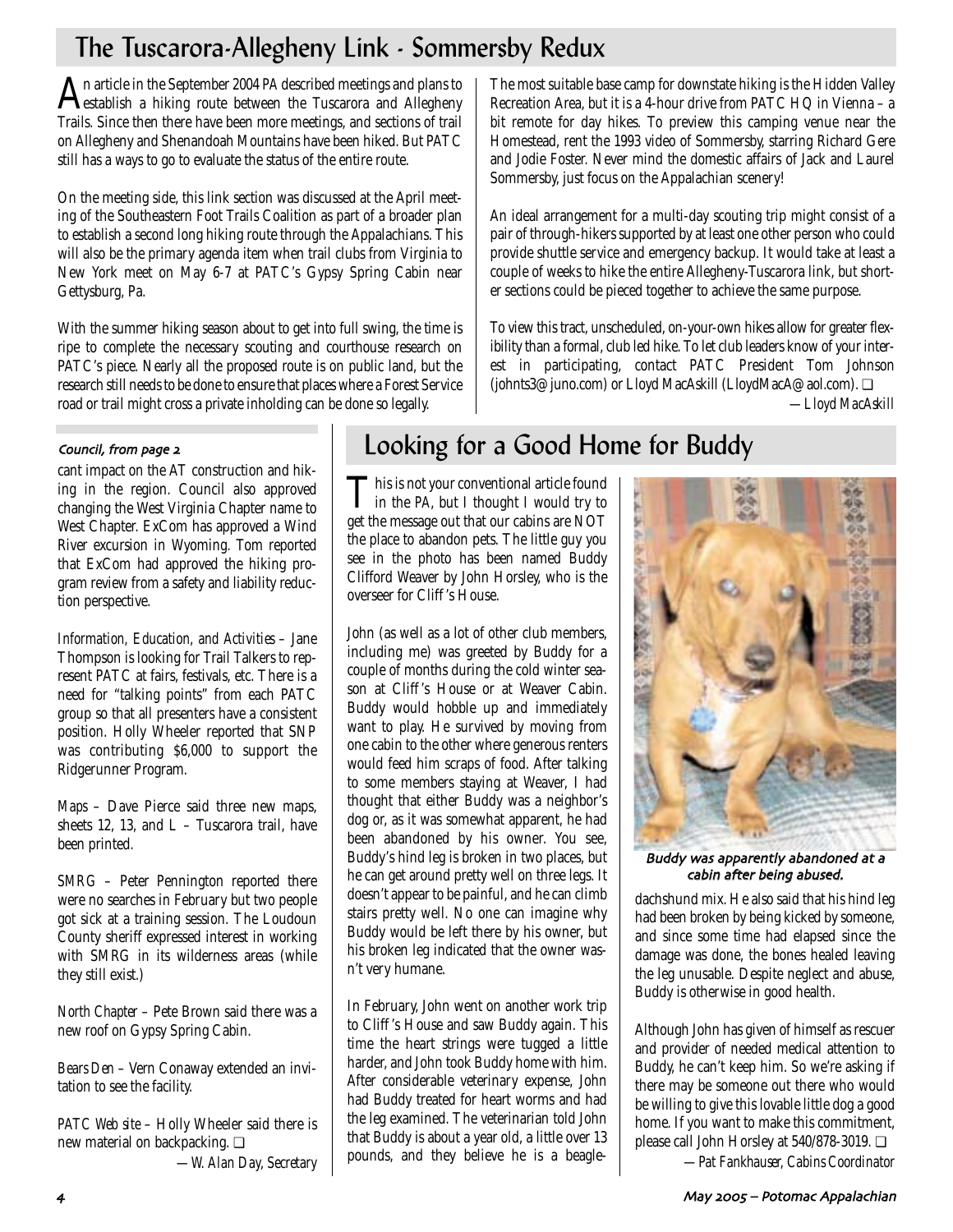## Second Donor-Appreciation Lunch

Asmall group of PATC donors joined President Tom Johnson for the<br>Second annual Donor-Appreciation Luncheon on Saturday, April 2. Those who braved the morning's torrential downpours were rewarded with Chinese food and the inside scoop on PATC's recent activities.

Vice President of Operations Lee Sheaffer shared an update on the club's efforts to build and maintain cabins and trails for the benefit of Mid-Atlantic hikers. Lee wowed the group with an amazing statistic – more than 63 million inches of trail are maintained by the club's volunteers! Even though hikers measure their progress by the mile, those who dedicate their time to trail upkeep know that the work is done inch by inch.

Jim Peterson talked about the ongoing effort to protect the Tuscarora Trail. At 252 miles in length, this trail crosses Pennsylvania, Maryland, Virginia, and West Virginia. Jim educates landowners along the trail about the club and our mission, and uses his diplomatic skills to secure right-of-passage for the trail through their lands. Hikers tell Jim they prefer the Tuscarora to the AT, which they think is becoming too crowded.

Tom Johnson ended the luncheon by thanking our donors for their generous support of the club in 2004. We hope to see you at our luncheon next year! ❏

*—Susan Nelson and Christine Iffrig, Co-chairs, Grants and Donations*



The latest agreement for chainsaw certification with ATC/USFS/NPS requires that sawyers maintain CPR/1st Aid certification for the chainsaw certification to be valid. The additional training requirement can be burdensome for volunteers to maintain, so some volunteers are choosing not to renew their chainsaw certification.

When you have blowdowns across your section of trail that require a chainsaw to clear, please let your district manager know. There is no expectation that every overseer is able to clear large blowdowns. – *Heidi Forrest*

## ATC, from page 1

friendships, learn new skills, and enjoy the southern Appalachians! It will be a historic meeting unlike any you might have attended before.

PATC is always well-represented at these meetings, and it is hoped that we will continue to be a strong voice at this conference. Make plans now to attend by going to www.southernhighlands2005.org/ to download the registration form. The completed form must be postmarked no later than June 1, but forms postmarked by May 1 qualify for the early registration discounts. And, the earlier you get your registration in, the better chances you have of there still being room available in the hikes and excursions you want. ❏



vations, photos & exhibits, where she was in charge of the collections of slides illustrating the AT from Maine to Georgia and the PATC movie on trail technique. She composed the words of the Trail Workers' Song, using the tune "Heigh Ho" from Walt Disney's "Snow White and the Seven Dwarfs" while working on the Ridge Trail on Old Rag. She went on cabin work trips, which brought back memories of her grandfather using the scythe – her journal entry about this reminiscence appeared in the September 2004 issue of the *PA*. She was an active rock climber and hiker in the 1940s. In 1996 she had sent in a remembrance to Paula Strain about the apple picking work trips near Luray during the WWII when the farmers were short-handed. Dr. Bert Vos participated in those trips also, and eventually they were married in October 1944. Elizabeth had gotten Bert to become a member of PATC at that time, and both have been members since. Elizabeth worked for the Food and Drug Administration, where she participated in early research on vitamins. In addition to her activities in PATC, she enjoyed music, gardening, and bird watching. The Vos' outstanding donations  $\phi$ to PATC in 1980 and 1990 have enabled PATC recreation and conservation programs well into the future, as well as enabling expansion of club Headquarters by moving to Vienna, Va. ❏

*—Carol Niedzialek*

## **Trail Patrol and Emergency Response Training** presents CPR and On The Trail First Aid Class July 9-10 at the PATC Headquarters.

This two-day course covers Adult, Child, and Infant CPR and First Aid. The students will learn basic first aid skills with hands-on time. Books and certificates are provided. The afternoon portion of the class is designed with wilderness situations in mind. Time will be spent going over items in your first aid kits and packs. The students will learn how to do basic splinting and bleeding control with supplies from their packs.

## **Cost of the class is \$90 for Trail Patrol Members and \$110 for Non-Trail Patrol**

**Pre-Registration is required. Download registration form at www.patc.net/volunteer/trailpatrol.com or contact Saleena DeVore (tp1staid@patc.net) 540/972-8394**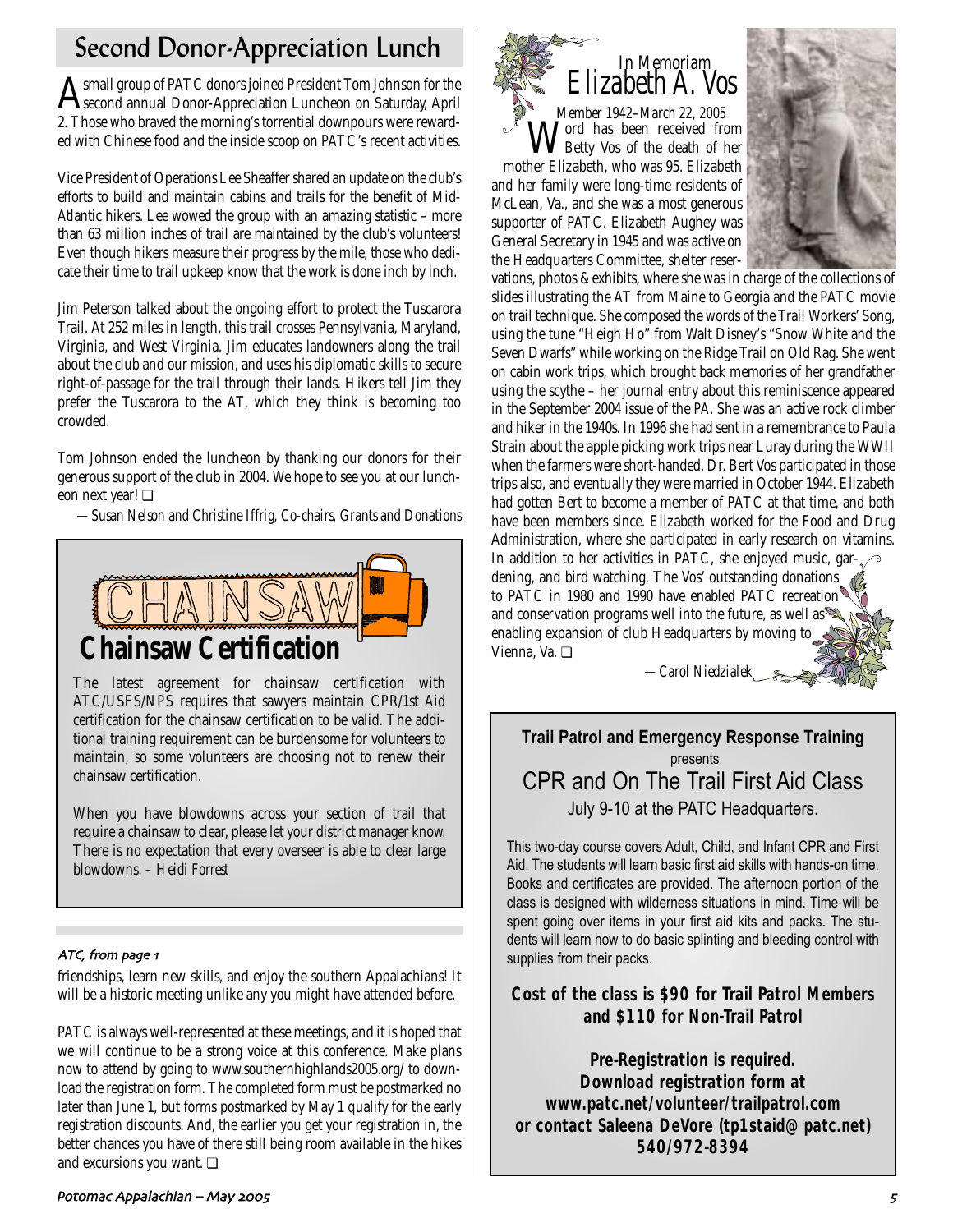## Bob Pickett's Appalachian Nature: The Crayfish

I grew up walking Pimmit Run in the summer, catching snakes, craw-<br>Ldads, and whatever else my buddy and I could find. Once, we even dads, and whatever else my buddy and I could find. Once, we even caught a greater siren (go look that up!). In fact, I can trace my stream wanderings back to what turned out to be a monumental day in my life. I was probably five years old, and my family was visiting friends outside St. Louis, Mo. As it turns out, three memorable events happened on that day. First, it was the first time I was ever taken to a creek. Second, I caught my first crayfish. How cool was this! It looked just like a baby lobster.

In fact, the primary difference between the two is that crayfish inhabit freshwater while lobsters are ocean residents. Crayfish are crustaceans and are closely related to lobsters, crabs, and shrimp. They are invertebrates (animals without a backbone) that belong to the phylum Arthropoda (joint-footed), which includes the insects, spiders, scorpions, millipedes, and mites. They belong to the class Crustacea (shell) and the order Decapoda (10 legs). While most of our native crayfish are only one to six inches in length, the world's largest freshwater invertebrate, the Tasmanian crayfish, can grow to over 24 inches in length.

## **Crayfish Everywhere**

There are 550 species worldwide, 338 species in the United States, and more than 25 species in Virginia. Maryland and Pennsylvania have about 12, while North Carolina has about 40 species, although more species are being identified every year. North Carolina has seven endemic species. It's another tip of the hat to the diversity of the geologically old, moist, and rich mountain habitat of western North Carolina. Not only do the mountains of North Carolina have more tree species than all of Europe, the state can also boast the highest diversity of salamanders and crayfish of any region in the world.

Not all of the species of crayfish in our streams are native. The rusty crayfish is a Midwestern import, found in all of our regions' streams, presumably the result of discarded bait. It can be recognized by the rusty spots on the sides of the carapace. Being more aggressive than our native species, it does tend to dominate habitats where it is found.

## PATC Trail Patrol Presents Lighter Weight Backpacking

Seeking ways to reduce your pack weight? This oneday workshop provides tips and techniques for developing a weight-conscious mindset when choosing and using equipment. Students will be encouraged to bring their packs fully loaded for a multi-day trip – for evaluation by instructors.

## Sat., May 21, 8:30 a.m. – 5:00 p.m. PATC Headquarters, 118 Park Street, SE, Vienna, Va.

## Fee: \$30 PATC Members; \$40 Non-Members

For more information, contact John Browne (TPBackpack@patc.net) 703/425-5645

Crayfish are not confined to streams. We've probably all seen the mud "chimneys" in wet meadows. These are made by a group of crayfish that burrow (only some burrow). Their holes can be three feet in depth and will always go below the water line, creating their own private pools. Crayfish breathe by internal gills like fish, but many (especially burrowing crayfish) can remain out of water for considerable lengths of time under humid conditions.

This is the time of the season to look for female crayfish carrying young under their tail. She may still be carrying the 80 to 200 eggs under the tail, which look like a mass of minute berries; thus, leading to the term for females to be "in berry." In fact, for the first four days or so, the hatchlings will remain attached to her tail. Mating can occur in fall or spring. If mated during the fall, the female will hold onto the sperm throughout much of the winter, not enabling fertilization to occur until late winter (a practice called delayed fertilization, also utilized by bats and some fish).

## **Crayfish Traits**

I liken the role of the crayfish in the aquatic habitat to that of the black bear in his habitat. In the world of the small stream, the crayfish can be a large and intimidating predator. But more significantly, the crayfish and black bear are both omnivores, willing to eat most anything, including plants, living animals, and carrion. However, most crayfish are not active predators and have difficulty capturing fast-moving animals. Approximately 40 percent of their diet consists of worms and insects inhabiting the bottom muds. The remainder consists of living and decaying aquatic vegetation. Unlike the black bear, crayfish are not at the top of their food chain. In fact, crayfish serve as a preferred food item for a large number of aquatic and terrestrial animals.

One of the more striking characteristics of crayfish is their range of colors. Native crayfish come in a variety of colors (white, blue, red, brown, gray, yellow), shapes, and sizes. In fact, we have a species of blue crayfish that inhabits most of the Monogahela National Forest. Its botanical name is Cambarus monongalensis. It apparently is a true blue species, unlike some other blue species, where most of the species is brown or green. This burrowing crayfish eats vegetation and in the summer harvests the leaves of surrounding plants. Then in the autumn when the leaves from the deciduous forests fall to the ground, this species collects a large amount of leaves and takes them into the burrow for winter browse, much like beaver storing branches underwater.

Another interesting feature of crayfish is that, like all crustaceans, they can replace missing legs and pinchers. When they molt, the missing appendages reappear, although smaller than the original limbs. Molting occurs six to 14 times during the first year of life. Most crayfish live from two to four years, although some crayfish (including the Tasmanian crayfish and some cave crayfish) may live more than 10 years.

That infamous day as a child started me in a lifetime of stream wanderings. And, you might recall, I said three memorable events happened that day. I can say that this third event has affected my life even more than the first two events. As it happened, when we got back to the house, I was introduced to Nestle's Quik, which I still drink every morning. Talk about monumentous! ❏

*—Bob Pickett*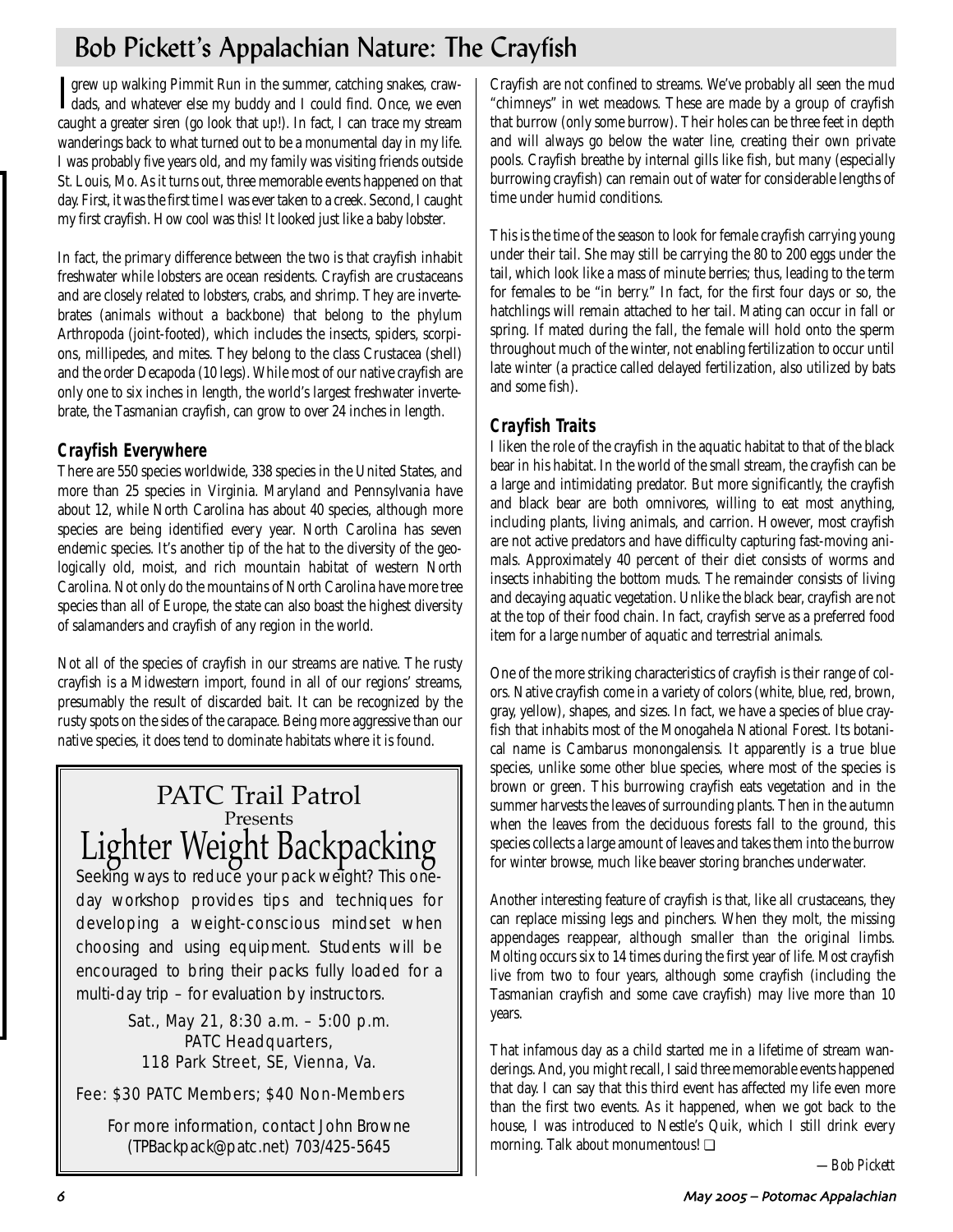# From the PATC Store

## PATC Publications

| ITEM #         |                                                                                                                                                               | <b>DESCRIPTION</b>                                                                                  | RETAIL        | <b>MEMBER</b> |
|----------------|---------------------------------------------------------------------------------------------------------------------------------------------------------------|-----------------------------------------------------------------------------------------------------|---------------|---------------|
| PA100          | (ed. 9, 1998)<br>Map 1                                                                                                                                        | AT Cumberland Valley, PA (Susquehanna River to Route 94)                                            | 6.00          | 4.80          |
| PA110          | Map 2-3<br>(ed. 9, 2000)                                                                                                                                      | AT Michaux State Forest, PA (Route 94 to Route 30)                                                  | 6.00          | 4.80          |
| PA120<br>PA130 | Map 4<br>(ed. 8, 2000)<br>Map 5-6<br>(ed. 16, 2002)                                                                                                           | AT Michaux State Forest, PA (Route 30 to PA-MD State Line)<br>AT Maryland                           | 6.00<br>6.00  | 4.80<br>4.80  |
| PA140          | Map 7<br>(ed. 14, 2004)                                                                                                                                       | AT Northern Virginia (Potomac River to Snickers Gap)                                                | 6.00          | 4.80          |
| PA150          | Map 8<br>(ed. 12, 2001)                                                                                                                                       | AT Northern Virginia (Snickers Gap to Chester Gap)                                                  | 6.00          | 4.80          |
| PA160          | Map 9<br>(ed. 16, 2002)                                                                                                                                       | AT Shenandoah National Park (North District)                                                        | 6.00          | 4.80          |
| PA170          | Map 10<br>(ed. 20, 2003)                                                                                                                                      | AT Shenandoah National Park (Central District)                                                      | 6.00          | 4.80          |
| PA180          | Map 11<br>(ed. 14, 2001)                                                                                                                                      | AT Shenandoah National Park (South District)                                                        | 6.00          | 4.80          |
| PA190          | Map 12<br>(ed. 9, 2002)                                                                                                                                       | AT GWNF Pedlar District (Rockfish Gap to Tye River)                                                 | 6.00          | 4.80          |
| PA200<br>PA210 | Map 13<br>(ed. 4, 1999)<br>Map D<br>(ed. 4, 2004)                                                                                                             | AT GWNF Pedlar District (Tye River to James River)<br>Potomac River Gorge Area and Cabin John Trail | 6.00<br>6.00  | 4.80<br>4.80  |
| PA220          | (ed. 6, 2004)<br>Map F                                                                                                                                        | Great North Mountain-North Half (Virginia/West Virginia)                                            | 6.00          | 4.80          |
| PA230          | (ed. 7, 2002)<br>Map G                                                                                                                                        | Massanutten Mountain-North Half (Signal Knob to New Market Gap)                                     | 6.00          | 4.80          |
| PA240          | (ed. 3, 1999)<br>Map H                                                                                                                                        | Massanutten Mountain-South Half (New Market Gap to Mass. Peak)                                      | 6.00          | 4.80          |
| PA250          | Map J<br>(ed. 3, 2004)                                                                                                                                        | Tuscarora Trail AT, PA to PA Route 641                                                              | 6.00          | 4.80          |
| PA260          | Map K<br>(ed. 2, 1997)                                                                                                                                        | Tuscarora Trail PA route 641 to Hancock, MD                                                         | 6.00          | 4.80          |
| PA270          | Map L<br>(ed. 2, 1996)                                                                                                                                        | Tuscarora Trail (Hancock, MD, to Capon Springs, WV, and Cacapon St. Pk.)                            | 6.00          | 4.80          |
| PA290          | Map N<br>(ed. 4, 2000)                                                                                                                                        | Rock Creek Park Area, DC                                                                            | 6.00          | 4.80          |
| PA300<br>PB100 | AT Guide Book #6 (ed. 16, 2000) Maryland and Northern Virginia                                                                                                | PATC Elevation Profile of Appalachian Trail (Pine Grove Furnace to Rockfish Gap)                    | 2.75<br>8.00  | 2.20<br>6.40  |
| PB110          |                                                                                                                                                               | AT Guide Set #6 (AT Guide Book to MD and Northern VA with Maps 5-6, 7 & 8)                          | 22.00         | 17.60         |
| PB120          | AT Guide Book #7 (ed. 12, 1999) Shenandoah National Park                                                                                                      |                                                                                                     | 10.00         | 8.00          |
| PB130          |                                                                                                                                                               | AT Guide Set #7 (AT Guide Book to Shenandoah National Park with Maps 9, 10 & 11)                    | 24.00         | 19.20         |
| PB135          | Guide to Great North Mountain Trails (ed. 1, 2001)                                                                                                            |                                                                                                     | 7.00          | 5.60          |
| PB140          | Massanutten Guide Set (Guide to Massanutten Mountain with Maps G & H)                                                                                         |                                                                                                     | 16.00         | 12.80         |
| PB150          | The Guide to Pedlar District set with maps 12 and 13                                                                                                          |                                                                                                     | 18.00         | 14.40         |
| PC100          | Circuit Hikes in Shenandoah National Park (ed. 14, 1996)                                                                                                      |                                                                                                     | 7.00          | 5.60          |
| PC110          | Circuit Hikes in Virginia, West Virginia, Maryland, and Pennsylvania (ed. 7, 2004)                                                                            |                                                                                                     | 7.00          | 5.60          |
| PC115          | Hikes in Western Maryland (ed. 2, 2004)                                                                                                                       |                                                                                                     | 7.00<br>7.00  | 5.60<br>5.60  |
| PC116<br>PC117 | The Tuscarora Trail North (Guide to Maryland and Pennsylvania) (ed. 3, 1997)<br>The Tuscarora Trail South (Guide to West Virginia and Virginia) (ed. 3, 1997) |                                                                                                     | 7.00          | 5.60          |
| PC120          |                                                                                                                                                               | Hikes in the Washington Region: Part A Northern Maryland Counties (ed. 4, 2001)                     | 7.00          | 5.60          |
| PC130          | Hikes in the Washington Region: Part B Northern Virginia Counties (ed. 3, 1993)                                                                               |                                                                                                     | 7.00          | 5.60          |
| PC140          |                                                                                                                                                               | Hikes in the Washington Region: Part C DC/Southern Maryland Counties (ed. 2, 1999)                  | 7.00          | 5.60          |
| PC160          | Guide to Massanutten Mountain (ed. 3, 2004)                                                                                                                   |                                                                                                     | 7.00          | 5.60          |
| PC180          | Hiking Guide to the Pedlar District, George Washington National Forest (ed. 3, 2002)                                                                          |                                                                                                     |               | 5.60          |
| PC190          | Climbers' Guide to the Great Falls of the Potomac (2001)                                                                                                      |                                                                                                     | 12.95<br>7.00 | 10.36         |
| PC200<br>PC205 | Carderock Past & Present: A Climbers Guide (1990)                                                                                                             |                                                                                                     |               | 5.60<br>11.20 |
| PC210          | Pioneering Ascents (the origins of climbing in America)                                                                                                       |                                                                                                     |               | 4.76          |
| PC215          | Clearing Trails in War Time<br>Time For Everything                                                                                                            |                                                                                                     |               | 7.20          |
| PC220          | Breaking Trail in the Central Appalachians - a narrative                                                                                                      |                                                                                                     |               | 10.00         |
| PC225          | A Footpath in the Wilderness                                                                                                                                  |                                                                                                     | 9.00          | 7.20          |
| PC230          | Lost Trails and Forgotten People: The Story of Jones Mountain (ed. 2, 1985)                                                                                   |                                                                                                     | 7.50          | 6.00          |
| PC240          | The Dean Mountain Story (1982)                                                                                                                                |                                                                                                     | 5.50          | 4.40          |
| PC250          |                                                                                                                                                               | Shenandoah Heritage: The Story of the People Before the Park (6th printing, 2000)                   | 10.00         | 8.00          |
| PC260          |                                                                                                                                                               | Shenandoah Vestiges: What the Mountain People Left Behind (4th printing, 2001)                      | 6.00          | 5.00          |
| PC270<br>PC280 | Shenandoah Secrets: The Story of the Park's Hidden Past (Revised 1998)<br>PATC Cabins Booklet (2004)                                                          |                                                                                                     | 12.95<br>6.50 | 10.36<br>5.20 |
| PC300          | Wildflowers of the Potomac Appalachians: A Hikers Guide (1979)                                                                                                |                                                                                                     | 2.50          | 2.00          |
| PC310          | The Blue Hills of Maryland (ed. 1, 1993)                                                                                                                      |                                                                                                     | 14.00         | 11.20         |
| PC320          | Memories of a Lewis Mountain Man (1993)                                                                                                                       |                                                                                                     | 8.00          | 6.40          |
| PD100          |                                                                                                                                                               | Map of the Stony Man Region of the Shenandoah National Park (Illustrated) (1964)                    | 2.00          | 1.60          |
| PE120          | PATC Member Decal                                                                                                                                             |                                                                                                     | N/A           | 1.00          |
| PE130          | PATC Member Patch                                                                                                                                             |                                                                                                     | N/A           | 2.00          |
| PE140          | PATC Member Pin                                                                                                                                               |                                                                                                     | N/A           | 2.95          |
| PE150<br>PE250 | PATC Ballpoint Pen with gift box<br>Long Sleeve T-Shirts                                                                                                      |                                                                                                     | 3.00<br>20.00 | 3.00<br>20.00 |
| PE260          | Short Sleeve T-Shirts                                                                                                                                         |                                                                                                     | 15.00         | 15.00         |
| PE265          | Notecards with Drawings of 3 PATC Cabins (box of 10 with envelopes)                                                                                           |                                                                                                     | 4.00          | 4.00          |
| <b>PE280</b>   | PATC Coffee Mugs                                                                                                                                              |                                                                                                     | 7.50          | 6.00          |
| PE320          | PATC Hat                                                                                                                                                      |                                                                                                     | 12.00         | 12.00         |
| XX420          | The Appalachian Trail Fieldbook, 2nd Edition                                                                                                                  |                                                                                                     | 4.95          | 3.95          |
| XX700          | Natural History Guide to Common Woody Plants of the GWNF and SNP (2004)                                                                                       |                                                                                                     | 4.00          | 3.20          |
| XX860          | Rock Climbing                                                                                                                                                 |                                                                                                     | 17.95<br>4.99 | 14.50         |
| XX870          | Grandpa's Mountain                                                                                                                                            |                                                                                                     |               | 3.99          |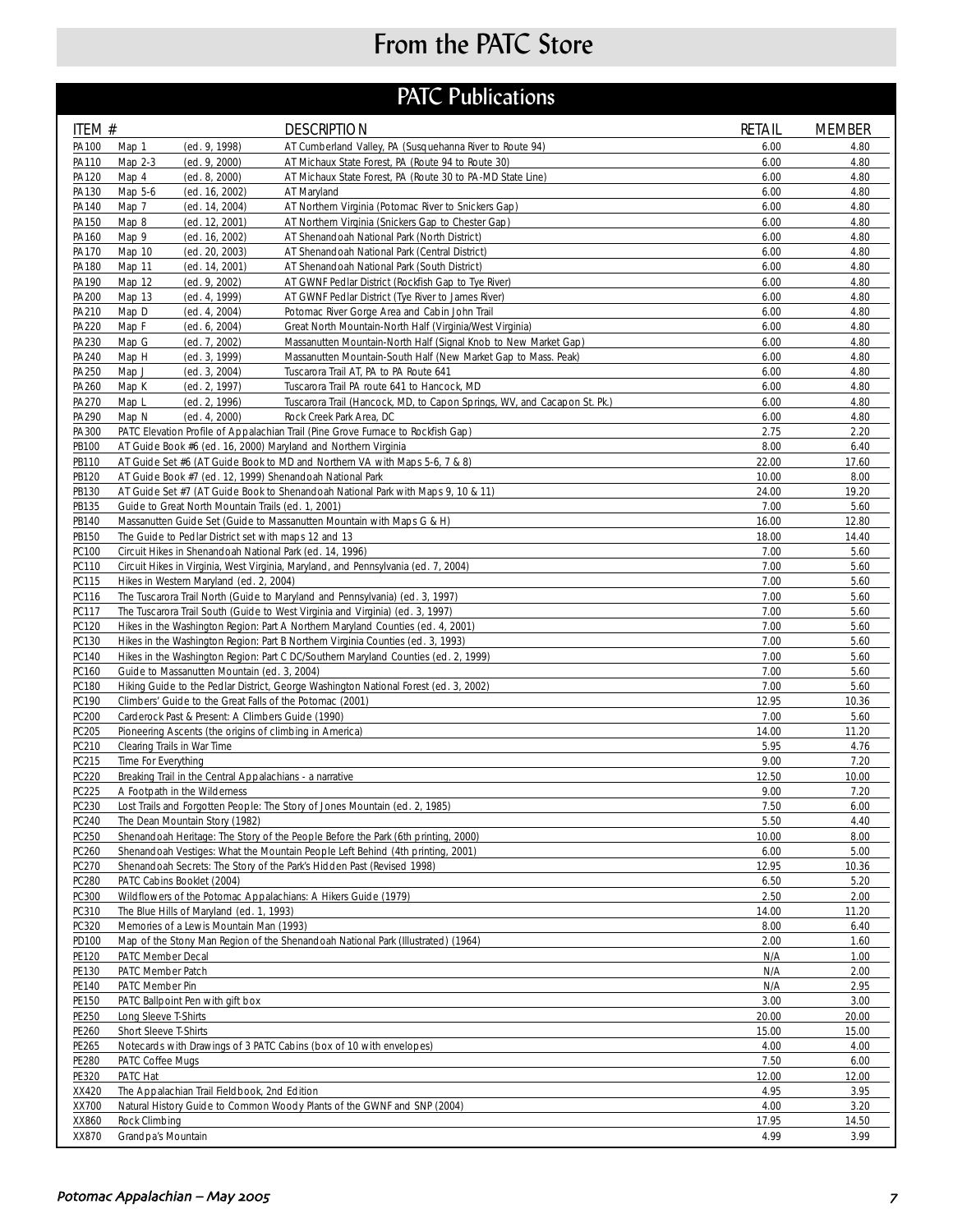## From the PATC Store

## Publications from Other Publishers

| <b>DESCRIPTION</b>                                      | RETAIL | <b>MEMBER</b> |
|---------------------------------------------------------|--------|---------------|
| 50 hikes in Northern Virginia (1998)                    | 13.00  | 10.40         |
| Appalachian Trail Names (David Edwin Lillard)           | 16.95  | 13.50         |
| Appalachian Trail Thru-Hikers' Companion (1998)         | 10.00  | 8.00          |
| Backpacker Magazine Guide to the AT (1989)              | 16.95  | 13.56         |
| Camping and Backpacking with Children (1995)            | 16.95  | 13.56         |
| <b>Cross-Country Skiing</b>                             | 9.00   | 7.20          |
| Finding Wildflowers in Washington/Baltimore Area (1995) | 15.95  | 12.76         |
| Food & Lodging Along the C&O Canal (1994)               | 3.00   | 2.40          |
| Guide to the Mason-Dixon Trail System (1992) Map Series | 15.12  | 12.60         |
| Grandpa's Mountain (Carolyn Reeder)                     | 4.99   | 3.99          |
| Hikes to Waterfalls (1997)                              | 3.00   | 2.40          |
| Hiking Guide to the Monongahela National Forest (2001)  | 12.00  | 10.00         |
| Hiking Virginia's National Forests (1998)               | 10.00  | 8.00          |
| Hollow Boy By Rayner V. Snead (1995)                    | 13.95  | 11.16         |
| Insiders Guide to Virginia's Blue Ridge (1998)          | 15.00  | 12.00         |
| Lightly on the Land                                     | 19.95  | 15.95         |
| Moonshiner's Son by Carolyn Reeder                      | 4.79   | 3.99          |
| Mountaineering First Aid (1996)                         | 7.00   | 5.60          |
| Pennsylvania Hiking Trails                              | 10.00  | 8.00          |
| Rock Climbing (A Trailside How-to Guide) (Don Mellor)   | 17.95  | 14.50         |
| The 18 Cabins of Old Rag                                | 6.00   | 6.00          |
| The Appalachian Trail Backpacker (1994)                 | 11.00  | 8.80          |
| The C&O Canal Companion (1997)                          | 23.50  | 19.60         |
| The New Appalachian Trail (Ed Garvey) (1997)            | 14.95  | 11.95         |
| The Potomac River and the C&O Canal (1992)              | 8.50   | 6.80          |
| There are Mountains to Climb (1996)                     | 12.95  | 10.36         |
| Thru-hikers Handbook (Dan "Wingfoot" Bruce)             | 15.95  | 12.80         |
| Towns along the Towpath                                 | 14.00  | 11.20         |
| Towpath Guide to the C&O Canal (1999)                   | 14.00  | 11.20         |
| Trail Design, Construction and Maintenance 2000         | 14.95  | 11.96         |
| Trails in Southwest Virginia (1997)                     | 6.95   | 5.50          |
| Undying Past of the Shenandoah National Park            | 18.95  | 15.16         |
| W & OD Railroad Trail Guide (1996)                      | 8.00   | 6.40          |

| Walker's Guide to Harpers Ferry (1994)         | 8.00  | 6.40  |
|------------------------------------------------|-------|-------|
| Walking The Appalachian Trail                  | 16.95 | 13.56 |
| Wilderness Navigation (1999)                   | 9.95  | 8.00  |
| Workbook for Planning Thru-Hikes               | 6.00  | 4.80  |
| 184 Miles of Adventure (C&O Towpath)           | 4.75  | 3.80  |
|                                                |       |       |
| Appalachian Trail Poster Maps                  |       |       |
| AT strip map with forest green border 9" x 48" | 3.50  | 2.80  |
| AT Poster Map, Eastern Coastline               | 6.95  | 5.56  |
|                                                |       |       |
| Other AT Guide Books with Trail Maps           |       |       |
| AT Data Book (supplement to guide sets) (2003) | 4.95  | 3.95  |
| Central Virginia (1994)                        | 18.00 | 14.40 |
| Maine (1993)                                   | 25.00 | 20.00 |
| Massachusetts-Connecticut (1994)               | 20.00 | 16.00 |
| New Hampshire-Vermont (1995)                   | 17.00 | 13.60 |
| New York-New Jersey (1994)                     | 16.00 | 12.80 |
| North Carolina-Georgia (1998)                  | 25.00 | 20.00 |
| Pennsylvania                                   | 40.00 | 32.00 |
| Southwest Virginia (1994)                      | 17.00 | 13.60 |
| Tennessee-North Carolina (1995)                | 25.00 | 20.00 |
| <b>Trails Illustrated Topo Maps</b>            |       |       |
| Shenandoah National Park (1994)                | 9.00  | 7.20  |
| <b>Trinkets</b>                                |       |       |
| Appalachian Trail South Bandana                | 5.00  | 5.00  |
| Appalachian Trail Patch                        | 3.00  | 3.00  |
| <b>PATC Water Bottles</b>                      | 5.00  | 5.00  |
| Smokey the Bear Pins                           | 4.00  | 3.20  |
| Tuscarora Trail Patch                          | 2.00  | 2.00  |
| PATC Detachable Neck Lanyards                  | 5.00  | 5.00  |

## ORDER FORM

| NEW: Order online from our Web site! www.patc.net                                                                                                                                                                                                                                                                                                                                       |                                                                                                                                                                             |  |  |  |  |
|-----------------------------------------------------------------------------------------------------------------------------------------------------------------------------------------------------------------------------------------------------------------------------------------------------------------------------------------------------------------------------------------|-----------------------------------------------------------------------------------------------------------------------------------------------------------------------------|--|--|--|--|
| <b>SEND ALL PATC</b><br><b>TELEPHONE</b> Monday - Thursday, 7 p.m. - 9 p.m.<br><b>ORDERS TO:</b><br>HOURS: Thursday - Friday, 12 noon - 2 p.m.<br>703/242-0693<br>FAX 703/242-0968                                                                                                                                                                                                      | $\Box$ member<br>$\Box$ non-member<br>118 Park Street, SE<br>$\Box$ please send membership<br>Vienna, VA 22180-4609<br>information and application                          |  |  |  |  |
| For credit card orders (Visa or Mastercard only), please have all<br>information ready when you call.<br>Make checks payable to the Potomac Appalachian Trail Club (PATC).<br>Do not send cash, stamps, or C.O.D. orders. Please allow 3 weeks for delivery.<br>Orders may be shipped by UPS or First Class Mail.<br>Please include Shipping and Handling costs to expedite your order. | SHIPPING AND HANDLING<br>S & H Cost<br>Order Subtotal<br>Up to \$10.00<br>\$2.00<br>\$10.01 to \$25.00<br>\$4.00<br>\$25.01 to \$50.00<br>\$6.00<br>\$8.00<br>Above \$50.00 |  |  |  |  |
| ITEM $#$<br><b>QUANTITY</b><br><b>DESCRIPTION</b>                                                                                                                                                                                                                                                                                                                                       | <b>UNIT PRICE</b><br><b>TOTAI</b>                                                                                                                                           |  |  |  |  |
| Name:<br>the control of the control of the control of the control of the control of the control of                                                                                                                                                                                                                                                                                      | Order Subtotal _______________<br>5 % Sales Tax (VA residents only) _________________<br><b>Grand Total for Order</b><br><b>METHOD OF PAYMENT:</b><br>$\Box$ Check          |  |  |  |  |
| City:                                                                                                                                                                                                                                                                                                                                                                                   | expiration date (mth/yr.)<br>credit card number<br>Money Order<br>$\Box$ Visa<br>Mastercard                                                                                 |  |  |  |  |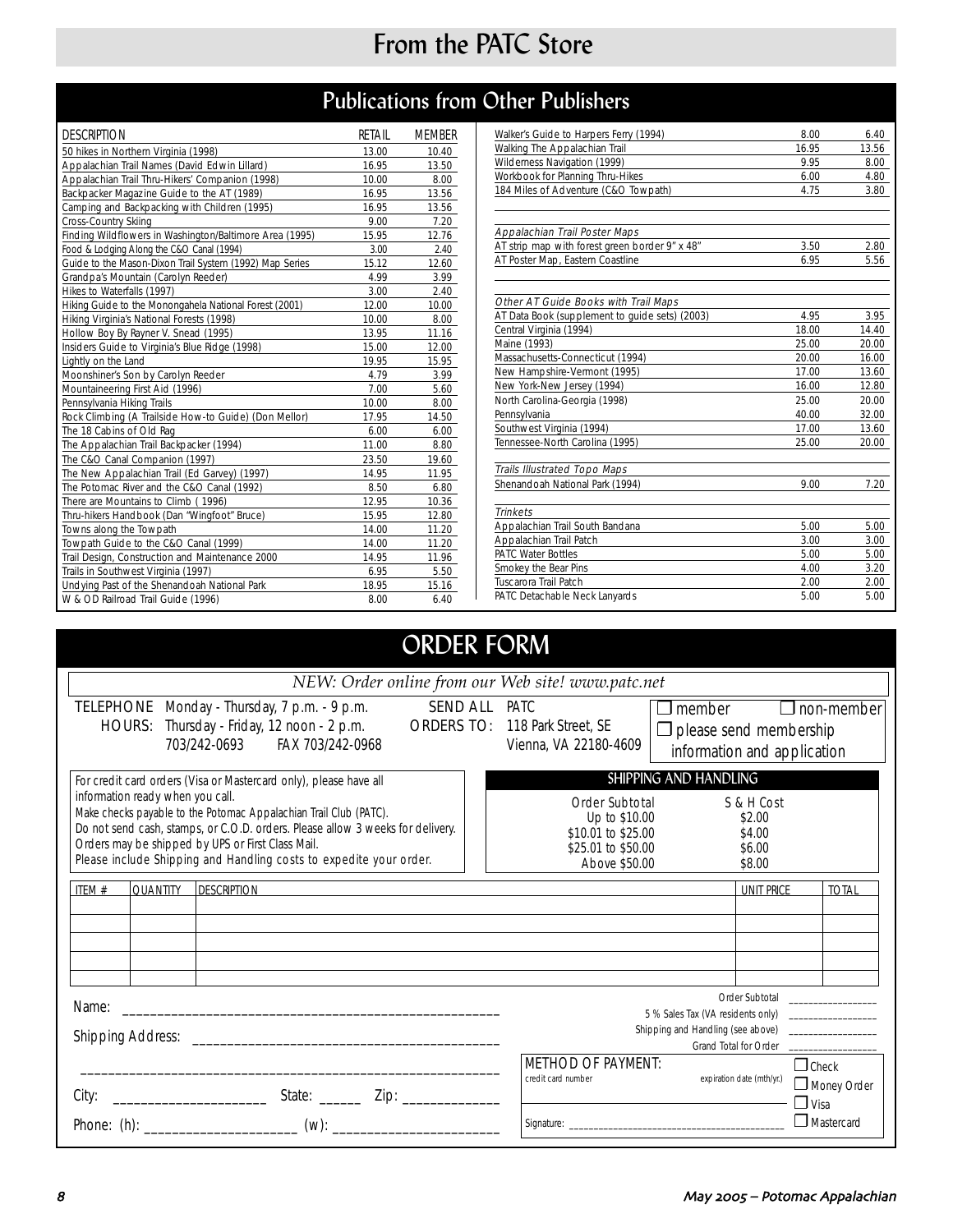## New Name for the West Virginia Chapter

The West Virginia Chapter has changed<br>its name to the West Chapter. The motion requesting the name change was approved by PATC Council at the March 8, 2005, Council meeting. The first meeting for the newly reorganized and renamed chapter was held on March 16, 2005, at Gambrill State Park near Frederick, Md.

The reason for the name change was that the former name "West Virginia Chapter" was not an accurate reflection of the geographic area where the membership resides. Many chapter members live in Maryland and some in Virginia. Furthermore, the portion of the state of West Virginia that is within PATC's territory covers only the three-county eastern panhandle area, which is not really representative of the entire state. West Virginia has 55 counties, hence the former chapter name was somewhat of a misnomer in this regard as well.

The chapter certainly does not confine its activities to the state of West Virginia. There was also some confusion, especially with the general public, as to why a chapter that supposedly represents West Virginia conducts activities outside of the state. For example, the chapter oversees and maintains the Black Locust trail in Gambrill State Park, located in Maryland. This confusion among the general public also did not help with recruitment of new members. For instance, the name was somewhat of a turnoff to Frederick residents who visited our booth at last fall's Frederick-in-the-Street festival. We do not want to discourage people from checking out what our chapter has to offer because of the chapter's name.

The general geographic area that the chapter is meant to cover is defined roughly by Leesburg, Va., and Frederick, Md., in the east, to Hancock, Md., and Berkeley Springs, W. Va., in the west. This includes Winchester, Martinsburg, and Hagerstown

along the I-81 corridor. There is some minor geographic overlap with the North Chapter in Maryland, and with the Northern Shenandoah Chapter in the south.

The chapter meets semi-annually, the third Wednesday in March and September. The meeting locations will vary and is intended to recruit people from the local area. Spring and summer events are announced and described at the March meeting and fall events at the September meeting. In past years as the West Virginia Chapter, meetings were always held at Highacre House in Harpers Ferry. The chapter may still meet there, but will not be restricted to this location.

Currently, the chapter is still using the wvpatc@hotmail.com e-mail address and www.patc-wv.org as the chapter's Web site. The e-mail and Web site addresses will be changed shortly to reflect the new chapter name. An announcement regarding these address changes will be forthcoming. All chapter events are listed in the Forecast and on the chapter's Web site. Also, the chapter's home page (www.patc.net/chapters/west) can be accessed from the main PATC Web site.

Every Monday an e-mail broadcast is sent to the members listing the chapter activities and perhaps occasionally non-chapter events related to hiking and trail maintenance in the chapter's local geographic area.

Any PATC members may join the West Chapter regardless of where they reside, but obviously the Chapter would serve those people best who live in the geographic area that has been defined above. Currently, the chapter does not collect any dues in addition to PATC dues. ❏

> *—Dave Jordahl, West Chapter President wvpatc@hotmail.com*

# **Trail Overseers - Appointed in March**<br>Dickey Ridge – Snead Farm Road to Low Ga

Dickey Ridge – Snead Farm Road to Low Gap Matthew Van Mater Co-overseer, Billy Goat Trail – B section Matt Novinger Co-overseer, Billy Goat Trail – B section Peter Le Comte Little Devils Stairs Trail Phillip D. Estes Knob Mountain Cutoff Trail Bill Cooke AT – Hightop Parking to Hightop Hut Trail



## *Hiker's Notebook*

**Common Name:** Witches' broom (for the appearance of the densely grouped twig structures that form at the end of the branch of an infected tree)

**Botanical Name:** hexenbesen (from the German *hexe* which is from *hagazussa* meaning witch; the term hag has a similar root; *besen* is derived from *besom*, a type of broom made by tying a bunch of twigs to a wooden handle)

**Potpourri:** A witches' broom is a symptom of diseased trees and shrubs that is manifest in the formation of densely clustered twigs in a broom-like mass. Fungi, rust, mites, insects, viruses, bacteria, and mistletoe can all be causative agents. The cancer-like growth remains attached to the parent plant for nutrition and support, but otherwise leads an independent existence, branching out vertically instead of horizontally and generally forming leaf buds earlier in the spring than the host plant.

Witches' brooms do not kill trees directly. However, they do deplete the tree of its nutrients, which can slow down growth and reduce the yield. This is a significant problem in the production of cocoa from cacao trees in South and Central America. A fungus (*Crinipellis perniciosa*) causes witches' brooms resulting in cacao bean losses of up to 90 percent.

The two most common hosts in the Southern Appalachians are the honeysuckle witches' broom, caused by an aphid, and the hackberry witches' broom, thought to be caused by a combination of a mildew fungus (*Sphaerotheca phytophila*) and an eriophyid mite. ❏

*—William Needham*

*Visit the Hiker's Notebook Web site at: www.mwrop.org/W\_Needham/h\_notebook.html*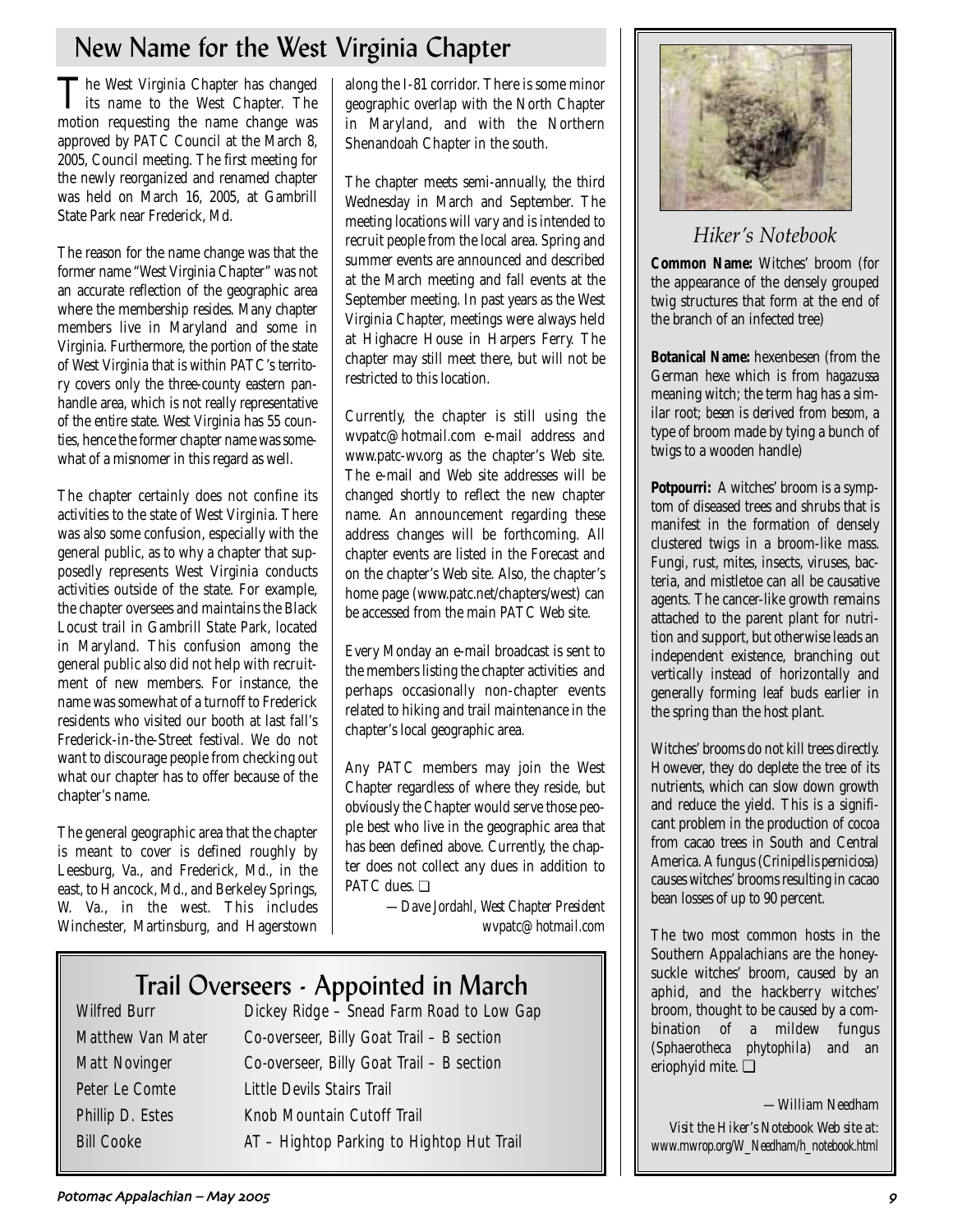### Charlottesville Chapter

The Charlottesville Chapter hikes every Saturday; summer, winter, and in between. Hikes are usually 8 to 10 miles. We usually maintain trails on the last Saturday of the month. Meet at Sprint parking lot, 2307 Hydraulic Road, at 9:00 a.m., with food and water for the day. The majority of hikes are in the south and central districts of SNP, with some in the north district and in George Washington National Forest. Our Chapter hikes are posted at www.patc.net/chapters/char/hikes.html. INFO: Jere Bidwell 434/295-2143 or John Shannon 434/293-2953.

### North Chapter

The North Chapter of PATC conducts monthly trail work trips on the Maryland and Pennsylvania sections of the AT and on the Pennsylvania sections of the Tuscarora Trail. We also lead hikes on these and other trails. Maryland AT work trips are generally held on the first and third Saturdays – contact Nancy Hammond (mdtrail@yahoo.com) 301/739-0442 for information. Pennsylvania work trips are generally held on the AT on the first Saturday and on the Tuscarora on the third Saturday – contact Pete Brown (peter.brown4@worldnet.att.net) 410/343-1140. Pennsylvania AT work trips also include an optional Saturday evening dinner at the Gypsy Spring cabin. For information on upcoming hikes, contact Chris Firme (bncfirme@innernet.net) 717/765-4833. For general chapter information, contact chapter president Pete Brown or visit the North Chapter home page (www.patc.net/ chapters/north/).

### Northern Shenandoah Valley Chapter

The Northern Shenandoah Valley Chapter sponsors hikes in national and state parks and forests in the Shenandoah Valley vicinity, open to the public, on a monthly basis except during the winter. Hikes are posted in the Forecast. Other activities are in the NSV Chapter Newsletter. For further information contact Betsy Fowler (efowler@shentel.com).

## KEY to Forecast Activities

All events are marked for easy identification. Late changes or cancellations are listed on the weekly information tape (703/242-0965), which is updated on Sunday evening for the following seven days. The Forecast can also be found on PATC's Web site at www.patc.net/activities/forecast.html.

- **\*** Hiking Trips
- \* Backpacking Trips
- $\mathcal{R}$  Trail Work Trips
- **i** Cabin/Shelter Work Trips
- **A** Ski Trips
- Special Events
- $\blacksquare$  Meetings
- $\varnothing$  Classes
- **Azy** K9 Trail Blazers (dogs permitted)

Note to all hike leaders: Please ask nonmembers on your hike if they would like to join PATC, then get names and addresses so a club volunteer can send them information packets. Thanks!

## **Chapters**

### Southern Shenandoah Valley Chapter

See www.ssvc.org or the one linked to the PATC Web site for descriptions of hikes and work trips. We usually hike in the southern and central districts of the SNP and in the GWNF. Contact the listed hike leader for information about a specific event, or contact Michael Seth 540/438-1301.

### West Chapter

The West Chapter meets twice a year in March and September. The Chapter maintains a section of the Black Locust circuit trail in Gambrill State Park near Frederick, Md. Work trips and hikes are usually scheduled monthly from March through December. We also lead overnight weekend trips for day hikes or backpacking. All activities are listed in the PA Forecast. For further information contact Dave Jordahl (wvpatc@hotmail.com) 304/876-7062 (evenings) or 240/777-7741 (days).

### Ski Touring Section

The Ski Touring Section has served since 1974 to introduce Washington area residents to crosscountry skiing and to provide cross-country skiing opportunities to experienced skiers. The Section sponsors winter weekend ski trips for all levels of skiers to nearby mountains in Maryland, West Virginia and Pennsylvania, as well as periodic social events year round. INFO: Bert Finkelstein (bertf@erols.com) 703/715-8534.

### Mountaineering Section

We're a diverse group of local Washington, DC area climbers. Young and old, male and female, crag rat, sport climber, and alpinist, active and armchair types – we all enjoy climbing in its many varieties. We also share common interests in promoting safe climbing, conserving the outdoors, developing new climbers' skills, representing the Washington area climbing community, and having fun! We provide instruction for those wanting to learn the basics – we're not a school, but we can get you started. We go climbing, either locally or further afield, nearly every weekend. In the winter we organize trips to the Ice Festivals in the Adirondacks and the White Mountains for beginning and advanced ice climbers. For further information contact Ozana Halik, (mrkayak1@verizon.net) 703/242-0177, or Mack Muir (MackMuir@edisaurus.com).

### PATC Hikes

PATC offers organized hikes appealing to the diverse interests of our members. There are K-9 Hikes, which invite you to bring your favorite dog; Family Hikes tailored to kids; Natural History Hikes stalking the fascinating but often elusive flora and fauna of the region; hikes featuring varying levels of difficulty with the Easy Hikers, In-Between Hikers, and Vigorous Hikers; Birding Hikes with experts to help sight and identify our avian neighbors; Historical Hikes tracking littleknown structures in Shenandoah National Park; Series Hikes tracing the entire length of the Tuscarora Trail or the trails of Pennsylvania, section by section; Backpacking Hikes traversing the tracts of West Virginia and Southern Virginia; hikes scheduled for weekends; ones scheduled for weekdays; Geology Hikes led by experts from the Smithsonian focused on the unique stratigraphy of our area; Mushroom Hikes with mycologists; Waterfall Hikes to beat the summer heat; and Outreach Hikes to get together with the members of area groups like the Sierra Club or the Congressional Hikers. That is just to name a few. Check out the Forecast calendar and hear updates on the weekly tape (703/242-0965).

### Other Clubs' Hikes

Capital (www.capitalhikingclub.org) and Wanderbirds (www.wanderbirds.org) hike on Saturdays and Sundays, traveling by bus and leaving from downtown, with suburban stops as well. Center Club, Northern Virginia Hiking Club and Sierra Club hike on both Saturdays and Sundays using carpools, which often leave from a suburban Metro stop. Schedules are available at PATC Headquarters and are published in area newspapers on Fridays. The schedule of West Virginia Highland Conservancy outings in the Monongahela National Forest and surrounding areas is on their web site at www.wvhighlands.org.

### Meetings

Meetings are held at PATC HQ, 118 Park Street, S.E., Vienna, Va., unless otherwise noted.

### New Members (PATC) – First Wednesday

7:30 p.m. Curious about the club? Want to learn more? The best way is to attend a New Members meeting (but you don't have to be new to qualify). Refreshments will be served. Directions to PATC: Take Rt. 123 into Vienna, Va., and turn east on Park St. (Rt.675) to 118 Park St. on your left. INFO: Georgeann Smale (gsmale99@yahoo.com) 301/581-9584.

### Mountaineering Section – Second Wednesday

7:30 p.m. – We meet every month unless noted in the Forecast. INFO: Ozana Halik (mrkayak1@verizon.net) 703/242- 0177 or PATC's Web site: www.patc.net/chapters/mtn\_sect.

### Shenandoah Mountain Rescue Group

Business meeting - Last Tuesday of each month, 7:30 p.m. INFO: Doug Sigman (join@smrg.org), 703/255-5034, or www.smrg.org.

### PATC Council – Second Tuesday Meetings

The council meets at 7:00 p.m. sharp. The PATC Council meets every month to conduct business of the club and once a year for a dinner meeting. All members are always welcome. Come see how we make decisions about your club. INFO: Wilson Riley (wriley@patc.net) 703/242-0693 x11.

### Trail Patrol – First Tuesday

7:30 p.m. Trail Patrol volunteers are PATC's goodwill trail ambassadors to the hiking public. They provide a visible, reassuring presence on the trails, and strive to educate the public on good hiking practices, minimum impact hiking, and camping ethics. Patrol members are trained in land navigation, emergency procedures, radio communications, and personal equipment. All Trail Patrol volunteers are also expected to become certified in a recognized basic first aid course. Some equipment and uniform items are provided upon completion of training. INFO: Holly Wheeler (trailpatrol@patc.net) 301/486-1598, or see our section in PATC's Web site: www.patc.net/ volunteer/trailpatrol.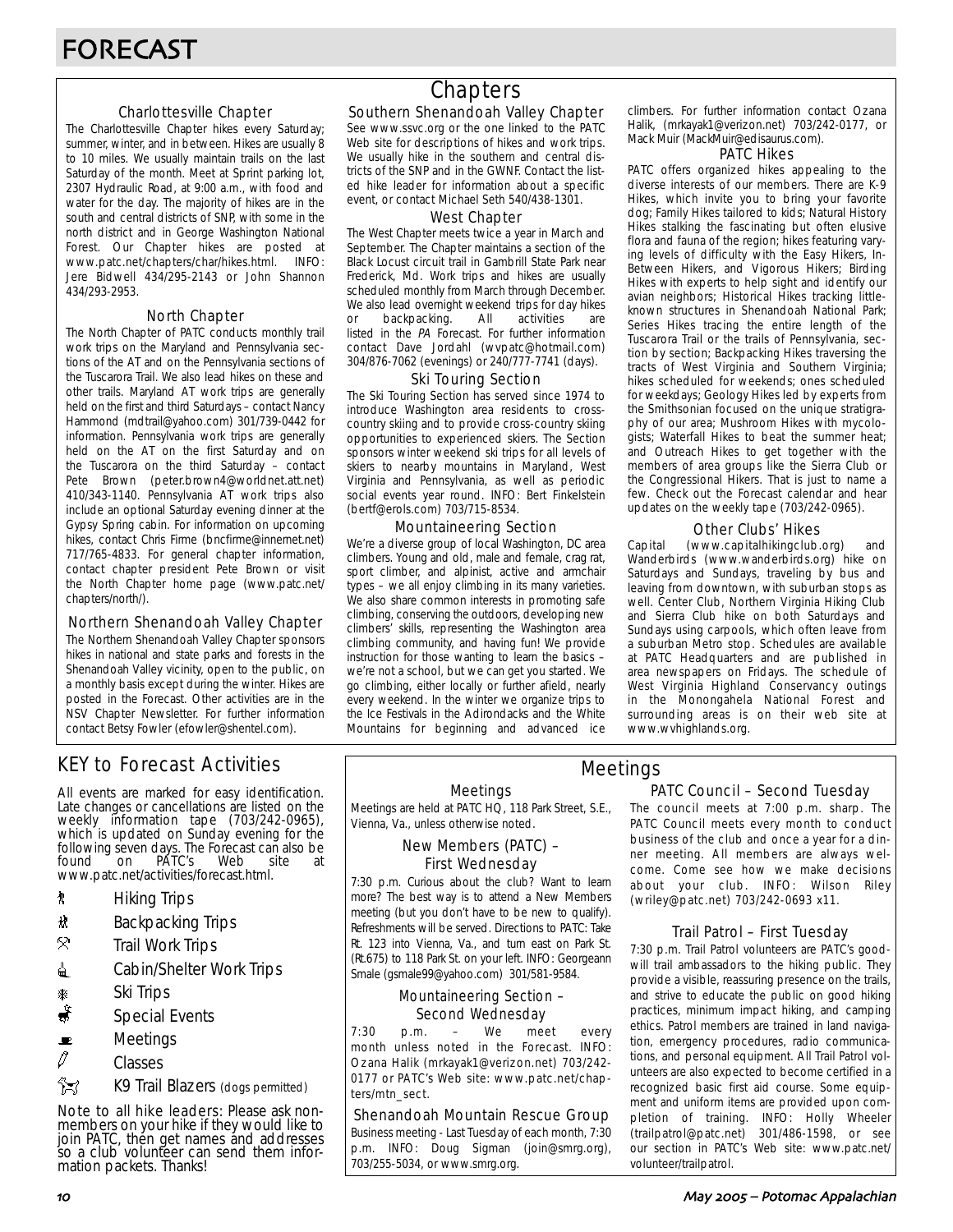## FORECAS

## MAY

### 1 (Sunday)

### DEADLINE – June Potomac Appalachian Material due to editors 5:00 p.m.

All items for the next issue of the newsletter due. Send Forecast events to PA-Forecast@patc.net and all other articles to the editor at lindashannonb@mac.com. NOTE: Do not send photos or articles to headquarters. E-mail for address.

## 3 (Tuesday) ` HIKE – Family Hike Oakton, VA

This out-and-back hike will take us along the Difficult Run Trail near Colvin Run Mill. The trail follows the stream to an open meadow where we will take a break and have a snack. This jogging-stroller passable hike will be 3-4 miles long, depending on the desires of the group. INFO: Lauren Lang (at94L@netzero.net) 571/242-3950.

#### 3 (Tuesday) ` HIKE – Vigorous Hikers Linden, VA

An annual excursion into the fabulous trillium and other wildflowers of the Thompson Wildlife Management Area, about 15 miles and 3,300 feet of elevation gain. INFO: Chris Nolen (chrishiker@erols.com) 301/469-8931.

3 (Tuesday)<br>■ MEETING - Trail Patrol, 7:30 p.m.

#### 4 (Wednesday) ` HIKE – Easy Hikers Brandywine, MD

This is a 4-mile, easy circuit hike with an optional 2 mile extension in Cedarville State Forest. From Beltway exit 7, south on MD route 5 (Branch Ave.) merging with US 301 after 10 miles. Stay in left lane for 1.8 miles, left at Cedarville Road. Go 2.4 miles to intersection with Bee Oak Road. Turn right, proceed 1 mile to meeting place outside forest office at 10:15 a.m. Entrance fee \$4.00 per car. Bring lunch and water. INFO: Paul Van Order 703/536-4378.

### 4 (Wednesday) ` HIKE – Midweek Hikers Location to be determined

The PATC Midweek Hikers carpool each Wednesday from the Washington, DC area to various trailheads. Hikes are at a moderate pace and about 8 to 12 miles in length with varied elevations. Current information, including meeting place, time, leader's name and phone number, and a detailed description of the hike are available on the PATC Activities Recording: 703/242-0965.

4 (Wednesday)  $\mathbf{\mathbf{\mathbf{\mathbb{E}}}}$  MEETING – New Members (PATC), 7:30 p.m.

### 5 (Thursday) ` HIKE – In-Between Hikers Great Falls, MD

Ten-mile hike over varied terrain to include Goldmine, River, and Billy Goat Trails. Joint hike with Sierra Club MWROP. Meet at 10:00 a.m. in parking lot across from Old Anglers Inn. Bring lunch and water,<br>but no pets. INFO: Henri Comeau but no pets. INFO: Henri Comeau (HenriComeau@aol.com) or Ray Evert 703/893- 3792, before 9:00 p.m.

#### 7 (Saturday)  $\hat{}$ z $\gamma$  HIKE – K9 Trailblazers Hereford, MD

We'll hike at a moderate pace for approximately a 5 mile loop through the Hereford section of Gunpowder Falls State Park. This will be our spring wildflower hike, and we'll take in the wide variety of flowers blooming in the woodlands and flood plains of Gunpowder Falls. This hike will be on wooded, rocky trails and on sometimes muddy trails down near the river. There will be relatively moderate climbs in and out of the valley (about 250 ft. total elevation change). Sturdy hiking boots with good ankle support are required. This is a joint hike with K9 Trailblazers so well-behaved dogs are welcome as long as you keep them on a leash and scoop up after them. Maps, chocolate, and dog biscuits provided at the trailhead! Bring lunch, snacks, and water for you and your dog. Visit www.k9trailblazers.org for more details. INFO: Jeff<br>Bolognese (jbolognese@k9trailblazers.org) (jbolognese@k9trailblazers.org) 410/247-4434.

### 7 (Saturday) . TRAIL WORK TRIP – Pinnacle Crew Shanghai, WV

The crew will be opening up a view and a new one-quarter mile trail to Pee Wee Point in Sleepy Creek Wildlife Management Area. Meet at 9:00 a.m. in Shanghai, WV (WV Rt. 7). INFO: Walt Smith (wsmith@visuallink.com) 540/678-1043.

### 7 (Saturday) . TRAIL WORK TRIP – South Mountaineers Appalachian Trail, MD

Everyone goes home happy and a bit tired from South Mountaineers events. We start at 9:00 a.m. in Frederick County. Why not join us? Please bring water, lunch, boots, and gloves. INFO: Nancy Hammond, (mdtrail@yahoo.com) 301/739-0442.

### 7 (Saturday) . TRAIL WORK TRIP – Yankee Clippers Fayetteville, PA

Meet at US 30 and PA 233 in the parking lot of Caledonia State Park. Departure 9:00 a.m. sharp. INFO: Pete Brown (peter.brown4@worldnet.att.net) 410/343-1140.

7 – 8 (Saturday – Sunday)<br>2 – 8 (Saturday – Sunday)<br>2 CABIN WORK TRIP – Rosser Lamb Stanardsville, VA

Join Park and Peg with the rest of the cabin construction crew in restoring this grand old farmhouse

### **Special Cabin Worktrip Week**

### 14 - 26 June (Tuesday - Sunday) △ CABIN WORK TRIP (extended) - Corbin Shenandoah National Park, VA

Handyman skills? Lots to do at this historic log cabin deep in SNP on the bank of a bubbling native trout stream. Week days a small team will remove the bunkroom roof and prep for weekend re-roofing, and tackle other projects like replacing rake boards, re-glazing windows, painting and mortar repair. Weekend June 18-19 is the primary date for roofing, with June 25 -26 as backup. Easy to reach Range View cabin also reserved for weekend crew. Corbin sleeping quarters limited because of bunkroom work, but tenting at cabin will be allowed during worktrip. Come for a day or two or more. Details on request. INFO: Cliff Willey (trail\_crew@yahoo.com, preferred) 410/267-0716.

to its former glory. This is not a historic restoration, but an improvement. You will not get better meals on any PATC work trip than here. INFO: Charlie Graf (cagraf@aol.com) 410/757-6053.

### 8 (Sunday)

#### ` HIKE – North Chapter Sylvan, PA

Tuscarora Trail Hike I: Tuscarora Mountain section: PA Rte 456 to PA Rte 16. This is a difficult hike of 14.4 miles, with an elevation change of 1200 feet. We'll see excellent views at the top of this ridge to the east of the valley below. It has a fantastic view at the southern half looking towards the west and on a very clear day one can see the Sidling Hill cut from this view. INFO: Christopher Firme (bncfirme@innernet.net) 717/794-2855, after 6:00 p.m.

### 9 (Monday)

### $\ell$  CLASS – New Mexican Wilderness (REI) Fairfax, VA

7:00 p.m. REI will host this multi-media presentation about Otero Mesa, New Mexican wild lands, and the search for a viable energy policy. Come to find out how you can help protect Otero Mesa. INFO: Mark Nelson (mnelson@rei.com) 703/379-9400.

### 10 (Tuesday) ` HIKE – Vigorous Hikers

North District, Shenandoah National Park, VA Bushwhack down the old Jeremy's Run Fire Foot Trail from Skyline Drive. Rock hop across the many stream crossings of the run and then amble along the ridge of Knob Mountain, back down to the stream and up and over Neighbor Mountain, back to the start. INFO: Cliff Noyes (cliff.noyes@juno.com) 540/373-8267.

10 (Tuesday)<br>■ MEETING - PATC Council, 7:00 p.m.

### 11 (Wednesday)

### ` HIKE – Easy Hikers

McLean, VA

Repeat of a March washout! The Easy Hikers will hike 4-5 miles in Turkey Run Park. Some hilly stretches and minor stream crossings. Meet at 10:15 a.m. on parking lot C-1, immediately to the left upon entering the park. Bring lunch and water. Directions: From the beltway take exit 14, the George Washington Parkway about two miles to the exit for Turkey Run Park. Also accessible from GW Parkway northbound. INFO: Gary Abrecht (GAbrecht@AOL.com) 202/546-6089. Cell on day of hike: 202/365-2921.

### 11 (Wednesday) ` HIKE – Midweek Hikers Location to be determined

See May 4 event for more information.

### 11 (Wednesday)

MEETING – Mountaineering Section, 8:00 p.m.

#### 13 (Friday) ` HIKE – NSVC Linden, VA

This is the classic wildflower hike of the North Shenandoah Valley Chapter without the crowds. We will hike in the G. Richard Thompson WMA, doing the loop plus a little extra to an area where the showy orchids are abundant. Pace will be slow and stops for flower viewing will be often. Bring a camera as the yellow ladyslippers should be full and the trillium will be into their darker phase. INFO: Lee Sheaffer (thumpers@visuallink.com) 540/955-0736.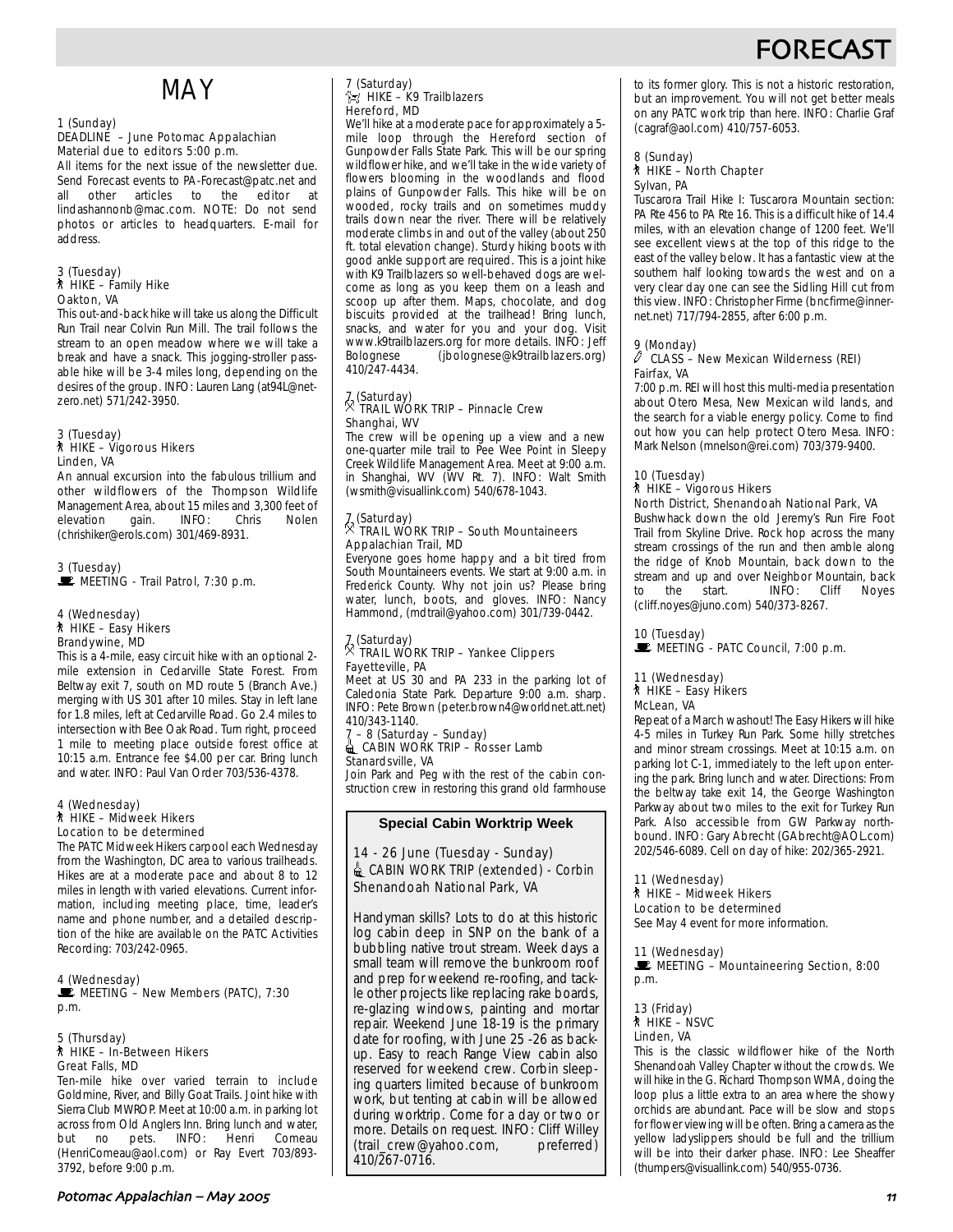# FORECAST

## 14 (Saturday) ` HIKE – Difficult

Central District, Shenandoah National Park, VA 16-mile circuit-hike 4000 ft. elevation change on Staunton River and Jones Mountain trails. Stops at Fork Mountain and Bear Church Rock. Meet at Oakton Shopping Center at 7:30 a.m. Inexperienced hikers call for hiker requirements. INFO: William Needham (Needham82@aol.com) 410/884-9127.

### 14 (Saturday) . TRAIL WORK TRIP – Cadillac Crew Washington, DC

Mark Anderson, District Manager for D.C. trails has asked the crew to help relocate an eroded trail in Rock Creek Park. This is a one-day trip that should be an opportunity to enjoy the Park and learn basic trail construction techniques. Bring water and a lunch for Saturday noon. INFO: Trudy Thompson (going2home2@yahoo.com) 703/938-3973 or Jon Rindt (jkrindt@shentel.net) 540/635-6351.

## 14 (Saturday) . TRAIL WORK TRIP – Rock Creek Park Washington, DC

8:15 a.m. to Noon. We're bringing in the big guns for this trip. The Cadillac Crew will join the Rock Creek crew to begin and possibly finish a re-route near the historic Boulder Bridge. Did someone say comealong? Meet at the Rock Creek Nature Center located south of the Military Road NW park entrance. INFO: Mark Anderson (dc.trails@verizon.net) 202/462-7718 or (ken\_ferebee@nps.gov) 202/895-6221.

#### 14 – 15 (Saturday – Sunday) **icabin WORK TRIP – Vining Tract** Stanardsville, VA

Come join us on the Vining Tract for a weekend of cabin construction, maintenance, and trail projects. The logs are in place at the new Butternut cabin, and now it's time for chinking. We also have trails to build, and work to be done to keep Conley and Wineberry cabins in mint condition. Community meals. Overnight at Conley and Wineberry. INFO: Hugh Robinson (mes.htr@ verizon.net) 703/525-8726.

#### 14 – 15 (Saturday – Sunday) ` HIKE – West Chapter Ohiopyle, PA

Section 1, Ohiopyle State Park to Maple Run Road, 11 miles (18 km). Car camp at Ohiopyle State Park Saturday night, hike on Sunday. INFO: Dave Jordahl (wvpatc@hotmail.com) or (dave.jordahl@askdep.com) 240/777-7741.

# 14 – 15 (Saturday – Sunday) . TRAIL WORK TRIP – Shenandoah Bartenders

Central District, Shenandoah National Park, VA Old Rag's Ridge Trail is one of the most popular hikes in the Park, and the target for work this month. Come join the overseer's crew, for either day, or both. The crew will overnight in the backcountry and participants need to be prepared for a backpack trip. INFO: Cathie Cummins (Cathie@wfa.net) 703/631-7421.

### 15 (Sunday) ` HIKE – Sunday Hikers Comus, MD

We're going to visit an old favorite, Sugarloaf Mountain. In May on Sugarloaf the mountain laurel and many other wildflowers come into bloom, and we are hopeful that we'll catch them on their best weekend. This is an 8.5-mile moderate hike, with an elevation change of 1,700 ft. On this route we'll catch all the great overlooks and get a good work-<br>out as well. INFO: Vince Ferrari out as (vincentferrari@gmail.com) 301/249-2210.

#### 17 (Tuesday) ` HIKE – Family Hike Great Falls, VA

Come on out for this 3-mile, kid-friendly circuit hike. This jogging-stroller-passable hike will take us along the stream down to the mouth of Difficult Run at the Potomac River. We will return along the Ridge Trail in Great Falls Park. INFO: Lauren Lang (at94L@netzero.net) 571/242-3950.

### 18 (Wednesday) ` HIKE – Easy Hikers Swain's Lock, MD

6-mile hike on C&O Canal Towpath to Pennyfield Lock and back. Bring lunch and water. No pets. Meet at 10:15 a.m. at Swain's Lock. Take Exit 39 West on Beltway to River Road. Go 2 miles past Potomac, Md., then left 0.3 miles on Swain's Lock Road. INFO: Mary-Margaret McGrail, 703/751-8126.

### 18 (Wednesday) ` HIKE – Midweek Hikers Location to be determined

See May 4 event for more information.

#### 18 (Wednesday)  $\sqrt{2}$  CLASS – Penguins of Antarctica (REI) College Park, MD

7:00 p.m. 44 years ago Tom Ballard spent a year on a tiny Antarctic peninsula surrounded by mountains rising out of a frozen bay: the nesting site for 125,000 Adelie penguins. Tom will provide an overview of their amazing life cycle, the intense beauty of the ice, and how humans adjust and cope where day and night each last 4 months, and life depends on the supply plane. INFO: Mark Nelson (mnelson@rei.com) 703/379-9400.

#### 18 (Wednesday)  $\ell$  CLASS – Waterfalls of Virginia (REI) Bailey's Crossroads, VA

7:30 p.m. Nature Photographer, Ed Neville, has hiked to, stood under, and photographed every accessible waterfall in Virginia! Ed will provide outstanding images of falling water, and directions, hiking, and photo tips for your own Virginia waterfall adventures. Spring is a great time to visit these roaring, cascading Appalachian gems! INFO: Mark Nelson (mnelson@rei.com) 703/379-9400.

## 19 (Thursday) a CLASS – GPS 101 (REI) College Park, MD

7:00 p.m. Learn how GPS receivers work and what affects accuracy, as well as features, benefits, and choosing a model based on your intended activities. We'll also include a brief overview of online resources and batteries, water, and shock resistance<br>and accessories. INFO: Mark Nelson and accessories. INFO: Mark Nelson (mnelson@rei.com) 703/379-9400.

### 21 (Saturday)  $\overline{\ell}$  CLASS – Ultralight Backpacking (REI) Bailey's Crossroads, VA

1:00 p.m. to 5:00 p.m. Instructors Alan Dixon and Alison Simon believe most couples can travel the backcountry with 14-16 lb. packs for a 3-day trip and still be comfortable and safe. Their techniques and light-gear discussions are valuable to all backpackers, especially to women, and couples wishing to start, continue or resume backcountry hiking adventures. Registration is necessary. The \$50 class fee (\$40 per person for attending couples) includes the class and all course materials. INFO: Mark Nelson (mnelson@rei.com) 703/379-9400.

### 21 (Saturday) a CLASS – Lighter Weight Backpacking Vienna, VA

8:30 a.m. – 5:00 p.m. For both experienced and new backpackers. This one-day workshop is designed to acquaint backpackers with the importance of weight considerations when choosing and using equipment, and to instill a weight-conscience mind set when packing for an overnight trip. Fee: \$30.00 for PATC Members; \$40.00 for non-members. See ad elsewhere in this issue. INFO: John Browne (TPBackpack@patc.net) 703/425-5645.

#### 21 (Saturday) ` HIKE – In-Between Hikers Springfield, VA

Enjoy the spring flowers on a 10-mile, linear hike in Pohick and South Run Valley Stream Parks, as we follow the water on its way to the Chesapeake Bay. We will discuss how watersheds within Fairfax County are part of the larger Potomac River basin. Meet at 9:30 a.m. at 1 Wadebrook Terrace, Zip Code 22153. Bring water and lunch but no pets. INFO: Henri Comeau, (HenriComeau@aol.com) or Frank Wodarczyk 703/569-6737 before 9:00 p.m.

## 21 (Saturday)

## ` HIKE – West Chapter

Central District, Shenandoah National Park, VA Section 4, AT from Skyland to Fishers Gap, 6.5 miles (10.5 km). Supplemental hike to the top of White Oak Canyon after AT hike. INFO:<br>Dave Jordahl (wypatc@hotmail.com) or (wvpatc@hotmail.com) or (dave.jordahl@askdep.com) 240/777-7741.

### 21 (Saturday) . TRAIL WORK TRIP – Stonewall Brigade Woodstock, VA

Join the Stonewall Brigade to keep trails clear in one of PATC's least crowded and scenic districts. Experience unnecessary, all tools and training provided. Help us put together a new group of interested volunteers who like to be outdoors making trails more enjoyable for others. Our schedule will be the third Saturday of every month; you are welcome to join us every month, a few times a year, or as many times as you can. Work will usually be in the area covered by PATC Map F – Great North Mountain on the VA/WV border. Meet at the Wolf Gap Recreation Area campground parking lot (PATC Map F coordinates E-19) at 9:00 a.m. This trip is subject to prevailing or forecast weather. Please check before going to the meeting site. INFO: Hop Long (theFSLongs@comcast.net) 301/942-6177 or Jim Tomlin (jtomlin@helix.nih.gov).

### 21 (Saturday)<br>X TPAH . TRAIL WORK TRIP - Yankee Clippers

## Tuscarora Trail, PA

INFO: Pete Brown (peter.brown4@worldnet.att.net) 410/343-1140.

## 21 – 22 (Saturday – Sunday)<br>4 CABIN WORK TRIP – John's Rest Stanardsville, VA

We are close to being done with this wonderful cabin but there are still lots of trim details to finish and plenty of clean up. You will be amazed how cozy and attractive this cabin is. Don't miss out on a chance to contribute to the completion of this great addition to our rental system. INFO: Charlie Graf (cagraf@aol.com) 410/757–6053.

### 21 – 22 (Saturday – Sunday) . TRAIL WORK TRIP – Acme Treadway Co. Winchester, VA

It's early spring – a great time to be alive and in the woods, again! Come and work with the Acme Treadway Company as we build new trail. In this case, we're working on a trail to provide the public access to the fabled Tuscarora Trail north of The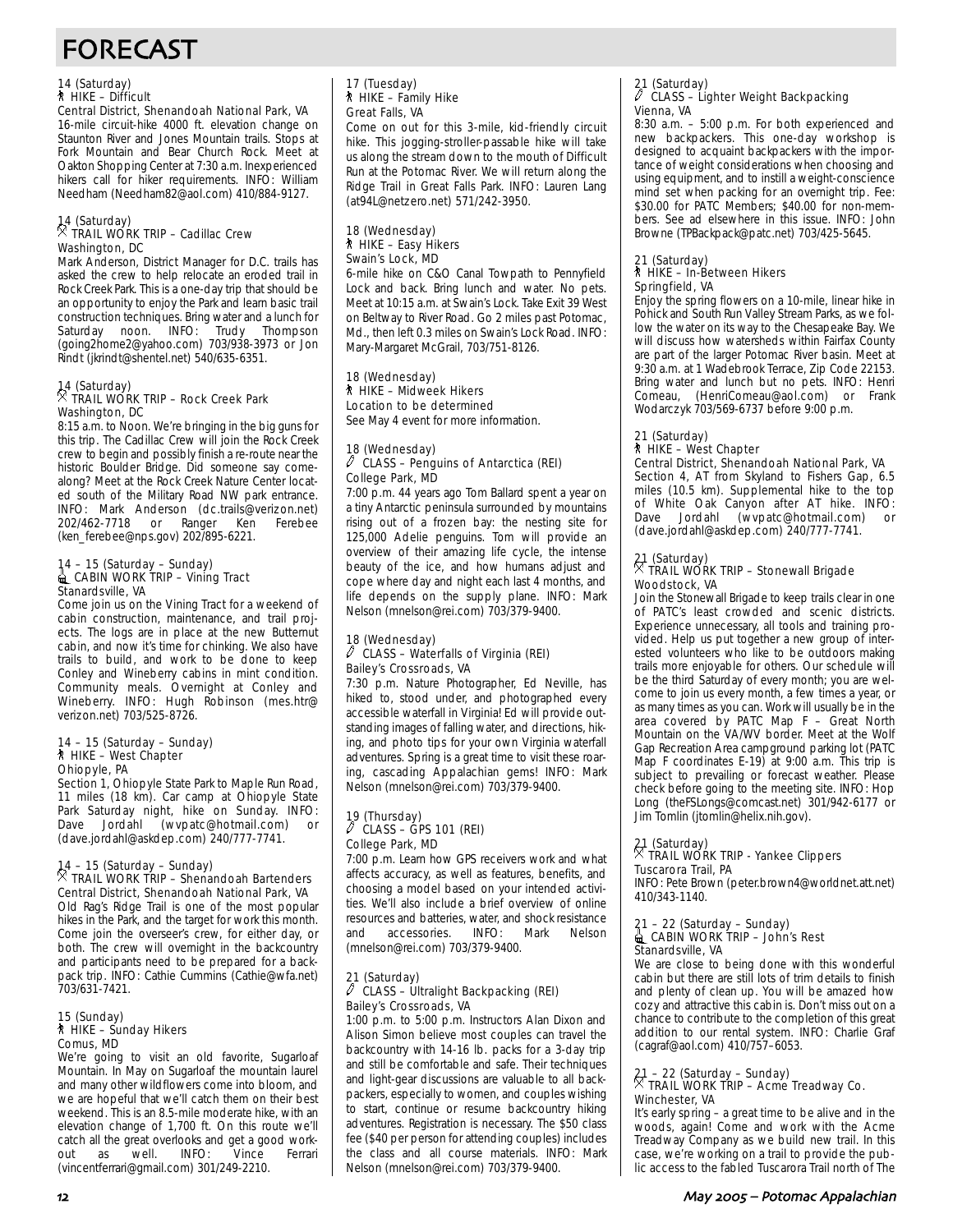## FORECAS

Pinnacle west of Winchester, Va. You'll have lots of opportunities to learn the arts of sidehill construction, outsloping, and rock cribbing on this project. INFO: Don White (trlbldr@comcast.net) 804/795-2914.

### 21 – 22 (Saturday – Sunday) . TRAIL WORK TRIP – North District Hoodlums North District, Shenandoah National Park, Va

Come on down to the bayou and join the North District Hoodlums on their CAJUN work trip in May! Jambalaya, gumbo, and trail work, and a good time is gar-on-teed! The North District Hoodlums Trail Crew works on the AT and Blue-Blazed Trails in the North section of the park. We work hard and enjoy the fruits of our labor afterwards via the theme meal and good company at a facility within the park. Newcomers are always welcome. Come for the day, stay for the evening meal, camp out overnight in SNP – lots of options. Not a bad way to spend a weekend! We meet at Piney River Ranger Station, MP 22 on Skyline Drive, at 10:00 a.m. on Saturday morning. INFO: George Walters (gjwalters@starpower.net) 410/426-2724.

### 22 (Sunday) . TRAIL WORK TRIP – South Mountaineers Appalachian Trail, MD

An unusual Sunday South Mountaineers work event. We meet at 9:00 a.m. in Frederick County. Please bring water, lunch, boots and gloves. INFO: Nancy Hammond, (mdtrail@yahoo.com) 301/739-0442.

### 22 (Sunday) . TRAIL WORK TRIP – West Chapter Frederick, MD

Meet at 10:00 a.m. at the Nature Center in Gambrill State Park. INFO: Dave Jordahl (wvpatc@ hotmail.com) or (dave.jordahl@askdep.com) 240/777-7741.

#### 24 (Tuesday)<br>  $\ell$  CLASS – C cLASS – Outdoor Trip Planning (REI) Fairfax, VA

7:00 p.m. For that long distance adventure, we'll show you how to plan food, gear, routes, and fun. Taught by professional guide Ashby Robertson. INFO: Mark Nelson (mnelson@rei.com) 703/379-9400.

### 24 (Tuesday) ` HIKE – Family Hike Location to be determined

Kid-friendly hike. Location to be determined. INFO: Lauren Lang (at94L@netzero.net) 571/242-3950.

#### 24 (Tuesday) ` HIKE – Vigorous Hikers Central District, Shenandoah National Park, VA

Climb Rose, or Rowes River Fire Rd. connecting to Rose River Loop Trail. Climb to AT south to the Lewis Falls. Return via Rapidan Fire Rd. & Dark Hollow Falls Trail. 18 miles 4,300 ft. climb. INFO: Chris Nolen (chrishiker@erols.com) 301/469-8931.

## 25 (Wednesday) a CLASS – Camping with Kids (REI) Rockville, MD

7:00 p.m. Family outdoor adventures are a great way to have fun, learn new activities and enjoy quality time. Do you remember camping as a kid; when every rock, plant or path seemed to come alive with the possibility of adventure? Whether it's watching meteors from the back yard or launching off on a weekend jaunt, camping lets kids have a built-in sense of wonder and excitement when it comes to exploring the world around them. It can be contagious! Bring the kids! INFO: Mark Nelson (mnelson@rei.com) 703/379-9400.

### Potomac Appalachian – May 6!

### 25 (Wednesday) a CLASS – Intro to Family Camping (REI) College Park, MD

7:00 p.m. Are you thinking about trying family camping for the first time? This free clinic will discuss all of the basics you will need to get started and have a safe, enjoyable trip with your family. Some of the topics we will explore are: new equipment for 2005, trip planning, camping with kids, tents, sleeping systems, stoves, 10+ essentials, etc. INFO: Mark Nelson (mnelson@rei.com) 703/379-9400.

#### 25 (Wednesday) ` HIKE – Easy Hikers Great Falls, VA

A five-mile hike in the Park. Bring lunch, water and your Golden Age Passport or pay entrance fee. We will meet at 10:15 a.m. in the parking lot next to the Visitor Center. Directions: Take Georgetown Pike at Beltway Exit 44 towards Great Falls. Turn right at first<br>stoplight into Park. INFO: Sigrid Crane stoplight into Park. INFO: Sigrid (introibo@worldnet.att.net) 703/938-0954.

### 25 (Wednesday) ` HIKE – Midweek Hikers

Location to be determined See May 4 event for more information.

## 27 – 29 (Friday – Sunday) . TRAIL WORK TRIP – Cadillac Crew Stanardsville, VA

Memorial Day weekend is a great time to join the Crew as we maintain some tract trails and clear around cabins. The Vining Tract provides a lot of opportunities to enjoy the outdoors. Bring water and a lunch for Saturday noon. Community dinner on Saturday night. Overnight at Mutton Top Cabin – great views. INFO: Trudy Thompson views. INFO: Trudy Thompson (going2home2@yahoo.com) 703/938-3973 or Jon Rindt (jkrindt@shentel.net) 540/635-6351.

### 28 (Saturday) ` HIKE – Northern Shenandoah Valley Chapter North District, Shenandoah National Park, VA

Highlights of this trip include the 93-foot high Overall Run Waterfalls, the highest in SNP. The geology along the trail is spectacular, including a debris avalanche, ancient volcanic features, and the oldest rocks of the vast Appalachian basin. Geologist Bill Melson will point out these and other features along the trail. This is a long, strenuous hike (about  $\overline{6}$ hours, 7 miles or so). It involves a steep climb along the north side of the Overall Run Falls, an ascent of about 1,500 feet. Hike will start at 10:00 a.m. from near Bentonville, Va. INFO: Bill Melson or Judy McCarthy (wjmelson@shentel) 540/33-6276.

### 29 (Sunday) a CLASS – GPS 202 (REI) College Park, MD

1:30 p.m. to 4:30 p.m. This class is for GPS owners. It concentrates on using GPS to find position and plot routes using the UTM grid system on USGS Topo Maps. It will cover: Navigation Terms, the UTM



grid system, waypoints and routes, and following a route with GPS. There will be classroom exercises, and weather permitting, field exercises. Participants should be familiar with the basic operation of their GPS. Bring your GPS, fresh batteries, and your owner's manual. Class fee is \$25 REI Members/Nonmembers \$40. INFO: Mark Nelson (mnelson@rei.com) 703/379-9400.

## 31 (Tuesday) ` HIKE – Vigorous Hikers

Central District, Shenandoah National Park, VA

Climb to the AT on the Slaughter Trail, go south on the AT, visit South River Falls, descend Pocosin Hollow Trail. 16 mi. 3100 ft. uphill. INFO: Chris Nolen (chrishiker@erols.com) 301/469-8931.

31 (Tuesday)<br>■ MEETING – Shenandoah Mountain Rescue Group (Business meeting), 7:30 p.m.

## JUNE

#### 1 (Wednesday) DEADLINE – July Potomac Appalachian Material due to editors 5:00 p.m.

All items for the next issue of the newsletter due. Send Forecast events to PA-Forecast@patc.net and<br>all other articles to the editor at articles to lindashannonb@mac.com. NOTE: Do not send photos or articles to headquarters. E-mail for address.

1 (Wednesday) ` HIKE – Easy Hikers

## Croom, MD

For this hike at Jug Bay, in Patuxent River Park, we'll meet at 10:15 a.m. in the parking lot near the park office. This is a four-mile hike preceded by a 1.5 hour cruise on the "Otter" with a park naturalist. Boat capacity is 20 passengers; reservations required. Directions: From Beltway, take Exit 11-A, Pennsylvania Ave., SE (Rt. 4). Go 8 miles. Take Rt. 301 South, go 3.6 miles. Turn left onto Croom Road (Rt. 382), go 3.5 miles. Turn left onto Croom Airport Road, go 2 miles. Turn left into park driveway to visitor parking, 1.6 miles. Bring lunch and water. INFO: John or Suzanne Kominski, 703/751-3026.

#### 1 (Wednesday) ` HIKE - Midweek Hikers Location to be determined

See May 4 event for more information.

### 2 (Thursday) ` HIKE – In-Between Hikers

## McLean, VA

Approximately 8-mile hike over varied terrain including parts of the Scott's Run Nature Preserve and western end of the Potomac Heritage Trail, including some good overviews of the Potomac River. Meet at 10 a.m. in the Scott's Run Nature Preserve Parking Lot (West Parking). Bring lunch and water. INFO: Ray Evert (Hikerdude22@msn.com) 703/893-3792 or Henri Comeau at (Henricomeau@aol.com) 703/451-7965.

### 4 (Saturday) ` HIKE - Wilderness Hike Shawnee Land, VA

First-ever hike to the Tuscarora Trail through recently acquired PATC Biby Tract on wilderness trail under development, then south to The Pinnacle, stopping at the waterfall. Views and exploration of cave on the Rock Cave & Overlook Trail; continue south on the Tuscarora Trail to Larricks Overview; returning on access roads to pre-positioned cars at the power line. About seven miles with 800 ft. elevation gain. INFO: Walt Smith (wsmith@visuallink.com) 540/678-1043.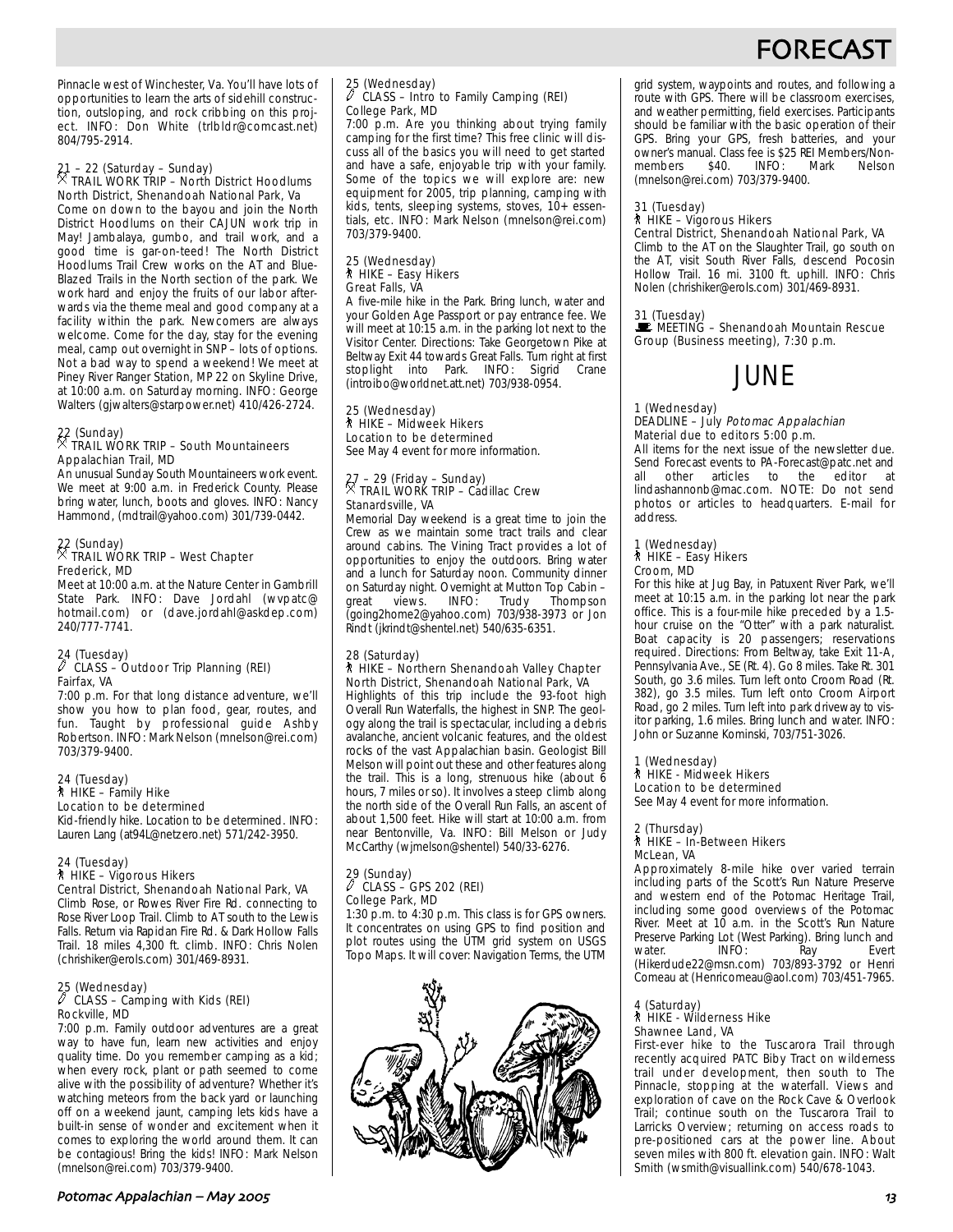# FORECAST

## 4 (Saturday)<br>
SPECIAL EVENT – National Trails Day



Shenandoah National Park, VA **TRAILSDAY** Events will be held at the Byrd Visitor

Center and Dickey Ridge Visitor Center, in partnership with SNP, will sponsor a day celebrating opportunities to experience our natural world. Join us for guided hikes, displays, and information on how you can improve your hiking skills while minimizing your impact on the environment. Events will be held throughout the day at Byrd Visitor Center and Dickey Ridge Visitor Center. Admission is free and open to the public (normal park entrance fees apply). Visit www.patc.net/activities/ INFO: (trailpatrol@patc.net).

### 4 (Saturday) . TRAIL WORK TRIP – Rock Creek Park Washington, DC



8:15 a.m. - Noon. The good folks at REI will join us for National Trails Day this year for what promises to be a great trail celebration. But watch out – we will do some work. Meet at the Rock Creek Nature Center located south of the Military Road NW park entrance. INFO: Mark Anderson (dc.trails@verizon.net) 202/462-7718 or Ranger Ken Ferebee (ken\_ferebee@nps.gov) 202/895-6221.

### 4 (Saturday) . TRAIL WORK TRIP – South Mountaineers Appalachian Trail, MD



The Trail House in Frederick is proudly sponsoring this Trails Day event. Come out and celebrate this special day and enjoy a complimentary meal after-Hammond (mdtrail@yahoo.com) 301/739-0442.

### 4 (Saturday) . TRAIL WORK TRIP - Yankee Clippers Appalachian Trail, PA

⊑≟ ألتوجه **TRAILSDAY** 

**HATIOHAL** 

Set a good example and join the North Chapter trail crew for a National Trails Day work trip. We will meet at US 30 and PA 233 at the parking lot of Caledonia State Park. Departure 9:00 a.m. sharp. INFO: Pete Brown (peter.brown4@worldnet.att.net) 410/343-1140.

## 4 – 5 (Saturday – Sunday)<br>4 CABIN WORK TRIP – Rosser Lamb Stanardsville, VA

There are lots of opportunities to engage in innovative carpentry and demonstrate your superior skills. If you are a novice you will not want to miss this outstanding learning opportunity. To top things off, in the evening you will be treated to outstanding food and interesting and entertaining conversation. INFO: Charlie Graf (cagraf@aol.com) 410/757–6053.

## 4 – 5 (Saturday – Sunday) a CLASS – Wilderness First Aid (WSC) Alexandria, VA

A program of the Wilderness Safety Council, this eighteen-hour class includes classroom study, hands-on practice, and results in a two-year certification. The cost is \$160. INFO: Christopher Tate (http://wfa.net) 703/836-8905.

### 5 (Sunday) . TRAIL WORK TRIP – West Chapter Frederick, MD



Meet at 10:00 a.m. at the Nature Center in Gambrill State Park for this National Trail's Day weekend work trip. INFO: Dave Jordahl (wvpatc@hotmail.com) or (dave.jordahl@askdep.com) 240/777-7741.

7 (Tuesday) ` HIKE – Vigorous Hikers

North District, Shenandoah National Park, VA Begin with the scenic ascent up Little Devil's Stairs, connecting to the Sugarloaf Trail to inspect the Laurel in season, joining the AT to the Tuscarora, the Elkwallow Trail, the AT, then descending the Piney Branch Trail and the Hull School Trail for a 4,000-foot climb and 17 miles. INFO: Chris Nolen (chrishiker@erols.com) 301/469-8931.

### 7 (Tuesday)  $\mathbf{\dot{E}}$  MEETING - Trail Patrol, 7:30 p.m.

8 (Wednesday) ` HIKE - Midweek Hikers Location to be determined See May 4 event for more information.

8 (Wednesday)  $\mathbf{\dot{F}}$  MEETING - New Members (PATC), 7:30 p.m.

### 11 (Saturday) ` HIKE – Difficult Woodstock, VA

Great North Mountain; Crackwhip Furnace Trail. 18 mile circuit hike with 4000 ft. elevation change. Meet at Oakton Shopping Center at 7:30 a.m. Inexperienced hikers call for hiker requirements. INFO: William Needham (Needham82@aol.com) 410/884-9127 or Jack Thorsen (Thorsen4@juno.com) 703/339-6716.

#### 11 – 12 (Saturday – Sunday)  $\triangleq$  CABIN WORK TRIP – Vining Tract Stanardsville, VA

Come join us on the Vining Tract for a weekend of cabin construction, maintenance and trail projects. The logs are in place at the new Butternut cabin, and now it's time for chinking. We also have trails to build, and work to be done to keep Conley and Wineberry cabins in mint condition. Community meals. Overnight at Conley and Wineberry. INFO: Hugh Robinson (mes.htr@ verizon.net) 703/525-8726.

#### 11 – 12 (Saturday – Sunday)  $\%$  TRAIL WORK TRIP – Cadillac Crew Gainesboro, VA

The Crew will continue building a new trail that connects the Tuscarora Trail to the old Packhorse Road Trail through Sleepy Creek WMA. This new trail will ultimately be part of a loop trail including Shockeys Knob Shelter and High Rocks Trail. Bring water and a lunch for Saturday noon. Community dinner on Saturday night. Overnight at TBD. INFO: Trudy Thompson (going2home2@yahoo.com) 703/938-3973 or Jon Rindt (jkrindt@shentel.net) 540/635-6351.

### 11 – 12 (Saturday – Sunday) . TRAIL WORK TRIP – Shenandoah Bartenders Central District, Shenandoah National Park, VA Join the overseer's crew on Old Rag's Ridge Trail. We'll be looking into doing some stone work, as



well as beginning the annual beat the brush campaign. First timers are welcome. Come for just a day, or do a backpack overnight with the crew in Nicholson Hollow. Anyone for a dip in the Hughes River or Broken Back Run? INFO: Cathie Cummins (Cathie@wfa.net) 703/631-7421.

#### 12 (Sunday) ` HIKE – North Chapter Mercersburg, PA

Tuscarora Trail Hike II: Tuscarora Mountain section: PA Rt. 16 to Fannettsburg-Burnt Cabins Rd. 15.4 miles, difficult hike. Elevation change of 800 feet. We will be hiking on some of the new section of the newly relocated Tuscarora Trail and hiking to the new shelter. We will be hiking through one of the two state parks, Cowen's Gap State Park, which is surrounded by the Buchanan State Forest. We will also be hiking past the Aughwick property, which in the future will have a cabin built on it. INFO: Christopher Firme (bncfirme@innernet.net) 717/794-2855. after 6:00 p.m.

#### 12 (Sunday) ` HIKE – Sunday Hikers Harpers Ferry, WV

We'll repeat an old favorite, hiking approximately 10 miles in and around this historic town. Starting from the historic district, we'll hike along the AT, past Jefferson Rock, and across the Shenandoah River to climb Loudon Heights. Once we reach the overlook, we'll descend to cross the Potomac River bridge, hike down the C&O Towpath, and then climb once again up to Maryland Heights for another terrific view. INFO: Vince Ferrari (vincentferrari@gmail.com) 301/249-2210.

#### 14 (Tuesday) **A** HIKE – Vigorous Hikers

## South District, Shenandoah National Park, VA

Brown Mountain Overlook — Brown Mountain Trail, Big Run Portal Trail, Patterson Ridge Trail, AT, 13 mi. and 3000 ft. climb with options for longer hike. INFO: Chris Nolen (chrishiker@erols.com) 301/469-8931.

14 (Tuesday)  $\mathbf{E}$  MEETING – PATC Council, 7:00 p.m.

### 14 – 26 (Tuesday – Sunday)  $\triangleq$  CABIN WORK TRIP – Corbin

Central District, Shenandoah National Park, VA Handyman skills? Lots to do at historic log cabin deep in SNP on the bank of a bubbling native trout stream. Weekdays a small team will remove the bunkroom roof, prep for weekend re-roofing, and tackle other projects like replacing rake boards, re-glazing windows, painting and mortar repair. Weekend June 18-19 is the primary date for roofing, with June 25 -26 as backup. Easy to reach Range View cabin also reserved for weekend crew. Corbin sleeping quarters limited because of bunkroom work, but tenting will be allowed at cabin during the work trip. Come for a day or two or more. Details upon request. INFO: Cliff Willey (trail\_crew@yahoo.com) 410/267-0716.

15 (Wednesday) ` HIKE - Midweek Hikers Location to be determined See May 4 event for more information.

### 15 (Wednesday)

**WEETING - Mountaineering Section, 8:00** p.m.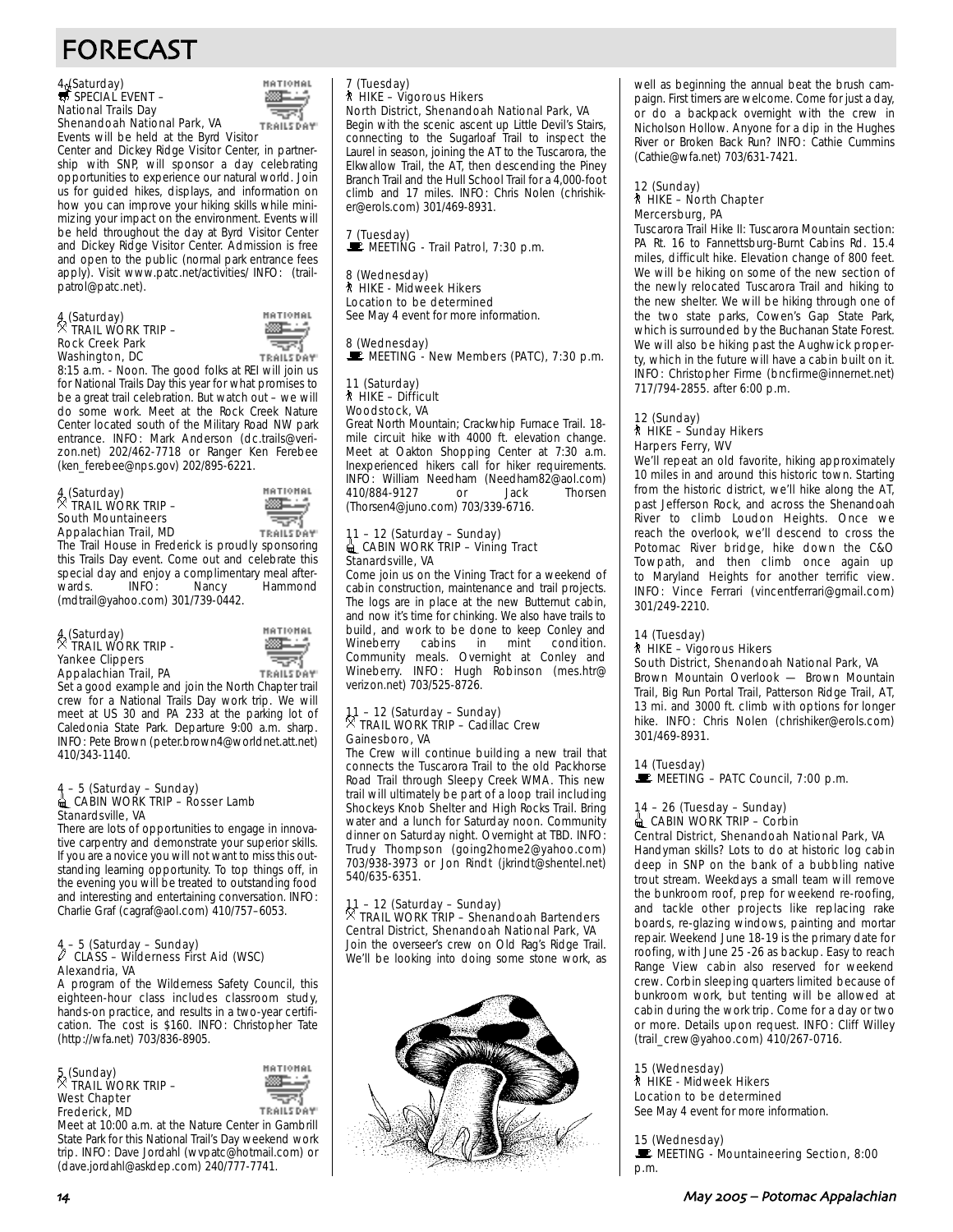# FORECAST

## 18 (Saturday) ` HIKE – West Chapter North District, Shenandoah National Park, VA

Section 2, Gravel Springs Gap to Thornton Gap, 14.5 miles (23.5 km). INFO: Dave Jordahl (wvpatc@hotmail.com) or (dave.jordahl@askdep.com) 240/777-7741.

#### 18 (Saturday)<br> **Ref** . TRAIL WORK TRIP – South Mountaineers Appalachian Trail, MD

The weather is so nice this time of year that the woods beckon. Have fun working with a jovial group of trail stewards known as the South Mountaineers. Please bring plenty of water, lunch, gloves, and boots. We meet in Frederick County, Md. INFO: Nancy Hammond (mdtrail@yahoo.com) 301/739-0442.

### 18 (Saturday) . TRAIL WORK TRIP – Stonewall Brigade Woodstock, VA

Join the Stonewall Brigade to keep trails clear in one of PATC's least crowded and most scenic districts. Experience unnecessary, all tools and training provided. Help us put together a new group of interested volunteers who like to be outdoors making trails more enjoyable for others. Our schedule will be the third Saturday of every month; you are welcome to join us every month, a few times a year, or as many times as you can. Work will usually be in the area covered by PATC Map F; Great North Mountain on the VA/WV border. Meet at the Wolf Gap Recreation Area campground parking lot (PATC Map F coordinates E-19) at 9:00 a.m. This trip is subject to prevailing or forecast weather. Please check before going to the meeting site. INFO: Hop Long (theFSLongs@comcast.net) 301/942-6177 or Jim Tomlin (jtomlin@helix.nih.gov).

## 18 (Saturday) . TRAIL WORK TRIP - Yankee Clippers Tuscarora Trail, PA

Pete Brown (peter.brown4@worldnet.att.net) 410/343-1140.

## 18 – 19 (Saturday – Sunday)<br>
CABIN WORK TRIP – John's Rest Stanardsville, VA

This may be your last chance to add your own special little touch to this great cabin. Come on out and enjoy the satisfaction of making a contribution to another PATC landmark. Get to know the members of the cabin construction crew, which has brought to life such wonders as Jones Mountain Cabin and Tulip Tree Cabin. Enjoy the camaraderie and delicious meals and revel in the knowledge that you have been a part of this significant accomplishment. INFO: Charlie Graf (cagraf@aol.com) 410/757–6053.

### 18 – 19 (Saturday – Sunday) . TRAIL WORK TRIP – Acme Treadway Company Front Royal, VA

Okay, we're taking a break from construction to help an overseer. Come out with us this weekend and see the wonders of a truly remote section of Great North Mountain as we clear weeds and limbs (not ours – tree limbs, only!). You'll see spectacular scenery and enjoy the wonders of staying overnight at Glass House. INFO: Don White (trlbldr@comcast.net) 804/795-2914.

### 19 (Sunday) . TRAIL WORK TRIP – West Chapter Frederick, MD

Meet at 10:00 a.m. at the Nature Center in Gambrill State Park. INFO: Dave<br>Jordahl (wypatc@hotmail.com) or (dave. Jordahl (wvpatc@hotmail.com) or jordahl@askdep.com) 240/777-7741.

## 21 (Tuesday) ` HIKE – Vigorous Hikers Front Royal, VA

A 12-mile hike along the east ridge of the Massanutten ridge followed by a 12-mile canoe paddle down the Shenandoah River. Suitable for<br>amateur paddlers. INFO: Cliff Noves: paddlers. (cliff.noyes@juno.com) 540/373-8267.

22 (Wednesday) ` HIKE – Midweek Hikers Location to be determined See May 4 event for more information.

## 25 (Saturday) . TRAIL WORK TRIP – Rock Creek Park Washington, DC

8:15 a.m. - Noon. The Trails Day parties are over, but we'll still be working to improve the trails in Washington's Rock Creek. Meet at the Rock Creek Nature Center located south of the Military Road NW park entrance. INFO: Mark Anderson (dc.trails@verizon.net) 202/462.7718 or Ranger Ken Ferebee (ken\_ferebee@nps.gov) 202/895.6221.

#### 25 – 26 (Saturday - Sunday) ` HIKE – West Chapter Somerset, PA

Laurel Highlands Trail. Section 3, PA Route 643 to Kooser State Park, 12 miles (19 km). Car camp at Kooser State Park Saturday night, hike on Sunday. INFO: Dave Jordahl (wvpatc@hotmail.com) or (dave.jordahl@askdep.com) 240/777-7741.

## 25 – 26 (Saturday – Sunday) . TRAIL WORK TRIP – Cadillac Crew Gainesboro, VA

The Crew will continue building a new trail that connects the Tuscarora Trail to the old Packhorse Road Trail through Sleepy Creek WMA. This new trail will ultimately be part of a loop trail including Shockeys Knob Shelter and High Rocks Trail. Bring water and a lunch for Saturday noon. Community dinner on Saturday night. Overnight at TBD. INFO: Trudy Thompson (going2home2@yahoo.com) 703/938-3973 or Jon Rindt (jkrindt@shentel.net) 540/635-6351.



### 26 (Sunday) . TRAIL WORK TRIP – South Mountaineers Appalachian Trail, MD

You can get your exercise in for the weekend gardening on a large scale on the AT in Maryland. Enjoy the camaraderie of other volunteers in the woods and make a difference. Please bring plenty of water, lunch, gloves, and boots. Tools provided. We meet in Frederick County, Md. INFO: Nancy Hammond (mdtrail@yahoo.com) 301/739-0442.

### 28 (Tuesday)

 $\mathbb E$  MEETING – Shenandoah Mountain Rescue Group (Business meeting), 7:30 p.m.

### 29 (Wednesday) ` HIKE – Easy Hikers Gaithersburg, MD

About 5 varied miles over rolling terrain. Meet in the Visitor Center parking lot in Seneca Creek State Park at 10:15 a.m. Bring water. No dogs. From the Beltway, exit to I-270 N. After about 7 mi. (at the exit for Rt. 370), move into the local lanes. In about 3 mi., take Exit 10 (for Rt. 124 West and Rt. 117 West). Follow the signs for Rt. 117, which becomes Clopper Rd. (and is still Rt. 117). After 2.1 mi., turn left into the park. In 0.1 mi., take the first right toward the Park Offices (Visitor Center). In 0.1 mi., park at the end of the road. Since this is our last hike until September, we will lunch at Roy's Place in Gaithersburg after the hike. INFO: Sue King (monarch@cpcug.org) 703/356-6659.

29 (Wednesday) ` HIKE – Midweek Hikers Location to be determined See May 4 event for more information. ❏

## Tails from the Woods by George Walters

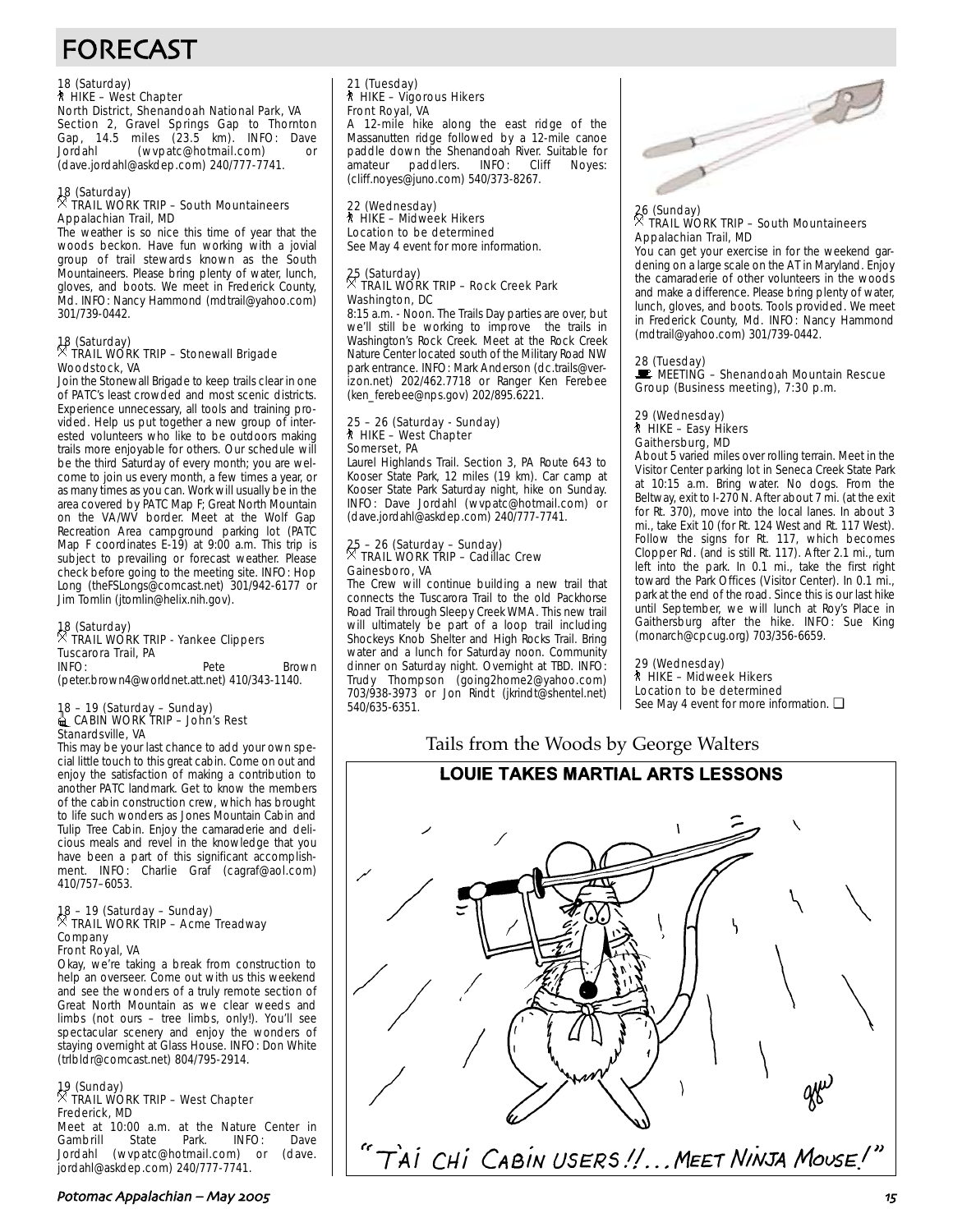## TRAILHEAD

Winter appeared to be a long time com-ing, but March proved it could be a long time leaving. March's cool, wet, dreary days delayed the arrival of spring's green things, but the blossoms (and weeds) will eventually return.

## **District Managers Meeting**

PATC Trails conducted the bi-annual district managers (DM) meeting at Headquarters on March 23. Liles Creighton, supervisor of trails, kicked off the meeting by introducing Tom Johnson, PATC president, who thanked the assembled DMs as the key volunteers in accomplishing PATC's mission to maintain trails. Tom also said that PATC logged 84,000 volunteer hours last year.

Dennis DeSilvey, DM for SNP South District AT, has been helping to define an appropriate first aid course for chainsaw certification. He has also volunteered to be the PATC advisor on medical matters. Melvin Ellis, DM for SNP Central District Blue Blazed trails, showed the group a series of detailed maps he is using to help overseers locate and report problems. The maps are created using a layering technique that combines PATC map data with topo maps and on-the-ground features.

The more interesting part of the meeting concerned situation and planned activity reports from each district. In general, this year's winter had been kind with fewer blowdowns reported than in previous years. The Tuscarora Trail is receiving increased attention from PATC as development pressure is forcing changes. New property owners are testing previous agreements concerning the trail on private property. Liles pointed out that much of our effort over the next several years will be to get Tuscarora Trail back on course and open. For those interested, there could be a lot of priority trail construction projects out "west."

## **Tuscarora Central District**

Walt Smith reported on the Central District of the Tuscarora Trail at the March DM meeting. Among the anticipated events that will affect future hikers are:

■ Many new trails, along with the Tuscarora Trail relocation through Shockeys Knob, are illustrated on the new Map L, revised in December 2004.



Photo by Jon Rindt

Cadillac Crew completes junction of the AT relocation on Ovoka Farms north of Sky Meadows State Park.

■ The mayor of Hancock reported to President Tom Johnson that the town will build a campsite along the C&O Canal towpath where there are now only picnic tables and port-a-johns.

■ The Shelter Crew will build a new shelter in the Hauvermale Tract overlooking Dugan Hollow. They anticipate that construction will begin in late summer.

■ The Spruce Pine Hollow Campsite has been upgraded by Boy Scout Troop 31 with new tent pads, fire ring, trails, and three benches around the fire ring.

■ The Tuscarora Trail section that goes from the Spruce Pine Hollow Subdivision to Sleepy Creek Wildlife Management Area (SCWMA) must be relocated. It will be moved to the PATC Lutkins Passage Tract from private land due to the request of the landowner. The mile-and-half relocation will probably take about two years to complete because of the difficult terrain.

■ The Central District Sleepy Creek Crew will complete the opening of several new trails in SCWMA this spring as indicated on the new Map L.

■ The Cadillac Crew is constructing the Millrace Trail in SCWMA near Shockeys Knob in order to complete a hiking circuit that includes the Tuscarora, High Rock, and Packhorse trails. The Millrace Trail will replace a portion of the Packhorse Trail that is on private land and subject to closure.

■ The Land Acquisition Committee is completing negotiations for the relocation of the Tuscarora Trail off one-plus miles of road through Gore and onto easements through woods from PATC's Howze Tract to the intersection of Back Creek and U.S. 50. It is hoped that construction of the relocation may begin by the end of this year. A portion of the trail leading to Gore from the Howze Tract will be maintained as a white-blazed trail.

■ The Acme Treadway Co. is constructing a one-mile wilderness trail through the recently acquired Biby Wilderness Tract (a gift of 20 acres from Richard Biby). This trail will provide public access to the Tuscarora Trail from the Timber Ridge Trail Road on Great North Mountain, as illustrated on the Pinnacle Insert on the back of the revised Map L.

Walt indicated the need for bridges to be constructed over Meadow Branch in Spruce Pine Hollow, a difficult rocky wade for hikers in high water, and over Back Creek once the Gore relocation is completed. He also noted that various volunteers are currently surveying land with the aim of moving the Tuscarora Trail off roads noted in the southern part of Map L to Great North Mountain, off Va. 688 between Gore and Gainesboro, and off River Road near the Potomac River. Lastly, Walt said that the club needs to find a trail center for construction crews in the area

See Trailhead, page 17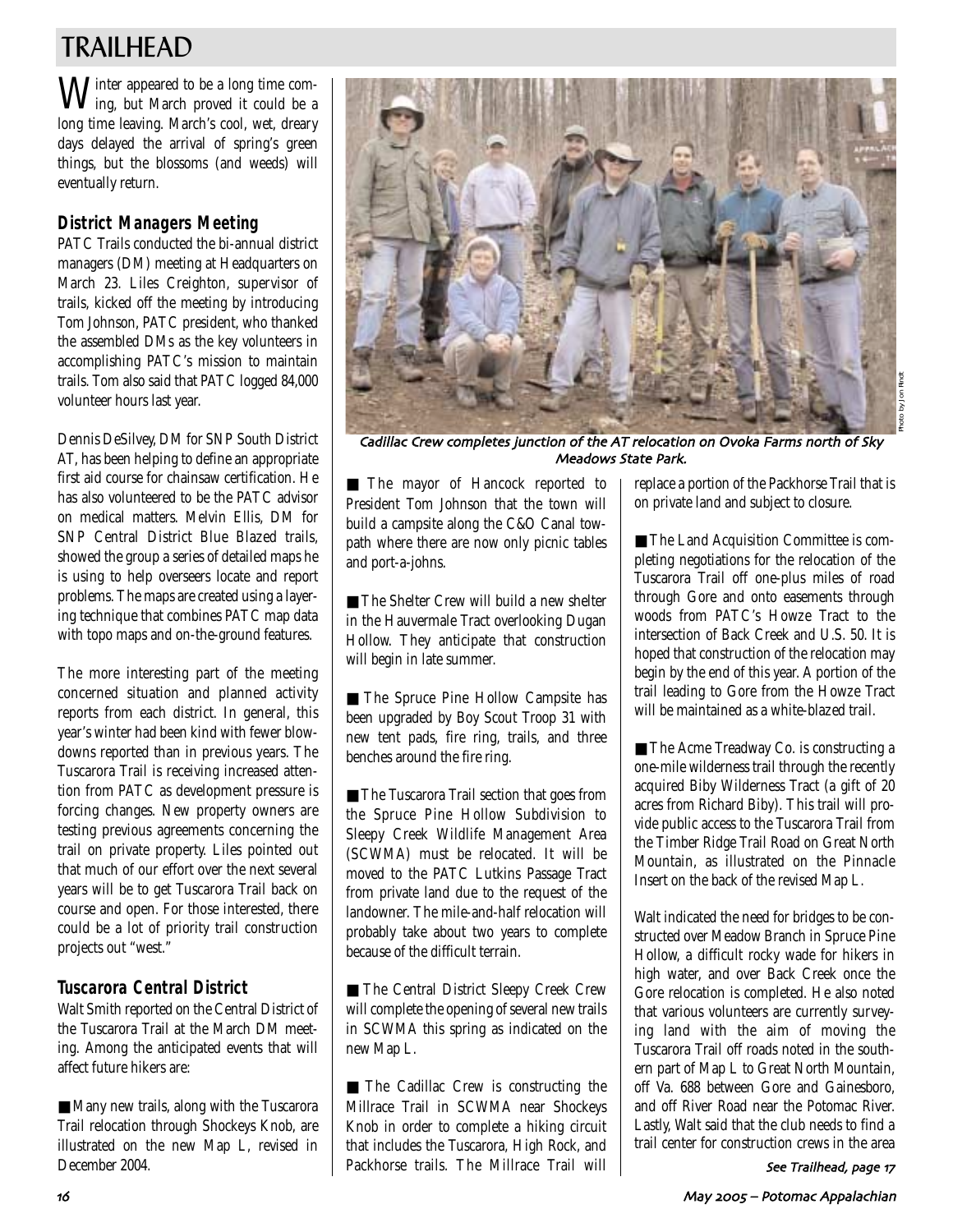### Trailhead, from page 16

since the Brill Cabin will not be available in the future due to new ownership of the tract. There are no PATC-owned cabins in the area.

## **Ovoka AT Relocation**

National Trails Day, June 4, has been chosen for the official opening of the AT relocation on the Ovoka Farm property purchased by ATPO last year. The relocation starts at the Sky Meadows State Park boundary and continues north for over a mile before connecting with the existing AT before Rte. 50. The trail passes though open pastures and provides a welcome change to the enclosed feeling of the current trail. ATPO, Piedmont Environmental Council, and PATC are organizing the occasion, which will include hikes of the area. The Cadillac Crew opened the AT relocation to hikers in March, but some of the associated side trails are awaiting proper Sky Meadows-provided signs.

### **Forest Service Meeting Update**

On March 13 the Forest Service held its annual Lee District cooperators meeting. The purpose of the meeting was to discuss items of interest to all the users of the trails in the Lee District. More than 40 people attended, including PATC, horse clubs, mountain bike clubs, running clubs, ATV and ORV groups, and local landowners.

Tom Johnson presented an overview of the planning for a new long trail west of the AT that will join the Tuscarora Trail on Great North Mountain. Other discussions included the potential future expansion of the Scothorn Gap and Stephens trails, a planned burn in the few miles south of the Camp Roosevelt area, consideration of a fee for ATV use, and an upcoming revision to the Forest Management Plan for the Lee District.

### **Forest Service Chainsaw Training**

PATC members Heidi Forrest, Rick Rhoades, Jim Tomlin, and Hop Long attended the U.S. Forest Service chainsaw certification/training



Dick Dugan removing a blowdown from the AT on Pass Mountain during the Hoodlums' March "Irish" worktrip.



Photo by Mike Vento

weekend at the Forest Service Depot in Edinburg, Va., on March 19 and 20. The instructor was the USFS chainsaw maestro Jay Collett, assisted by Don Sawyer and Wade Bushong. The first day was a brief classroom overview of chainsaw safety, maintenance, and cutting strategies, with a flavorful sidelight of the annual Edinburg VFW chicken barbeque for lunch. The second day was spent cutting at Trout Pond Recreation Area, where "hazard trees" had previously been felled for practice. Participants were treated to an exhibition of chainsaw prowess by Jay, whose techniques could fell a tree in the opposite direction that it was leaning, with a precision such that the falling trunk could have hammered in a previously placed tent peg. Nature provided quite a show a few dozen yards away from the cutting site, where wood frogs (Rana sylvatica) were arriving in great numbers from all directions and breeding en masse in a small pond. Rock steps for Buzzard Rock Trail courtesy of the Cadillac Crew.

## **North Mountain Connector**

On March 26, Jim Tomlin and Mike Juskelis of the Sierra Club and West Virginia Highlands Conservancy led a scouting hike to the end of Tea Mountain Hollow Trail in the Great North Mountain District. The goal was to identify a route for a 0.6-mile trail to connect the end of the Tea Mountain Hollow Trail to the Tuscarora. The 2004 PATC Map F shows the trail as already present, but it could not be located during two scouting trips. The scouted route is very suitable for a new trail and would make for a very attractive 7.5-mile loop hike using the Tea Mountain Hollow Trail, the Tuscarora, and Rte. 600. Jim and Mike's findings have been forwarded to the Forest Service and are awaiting the next steps.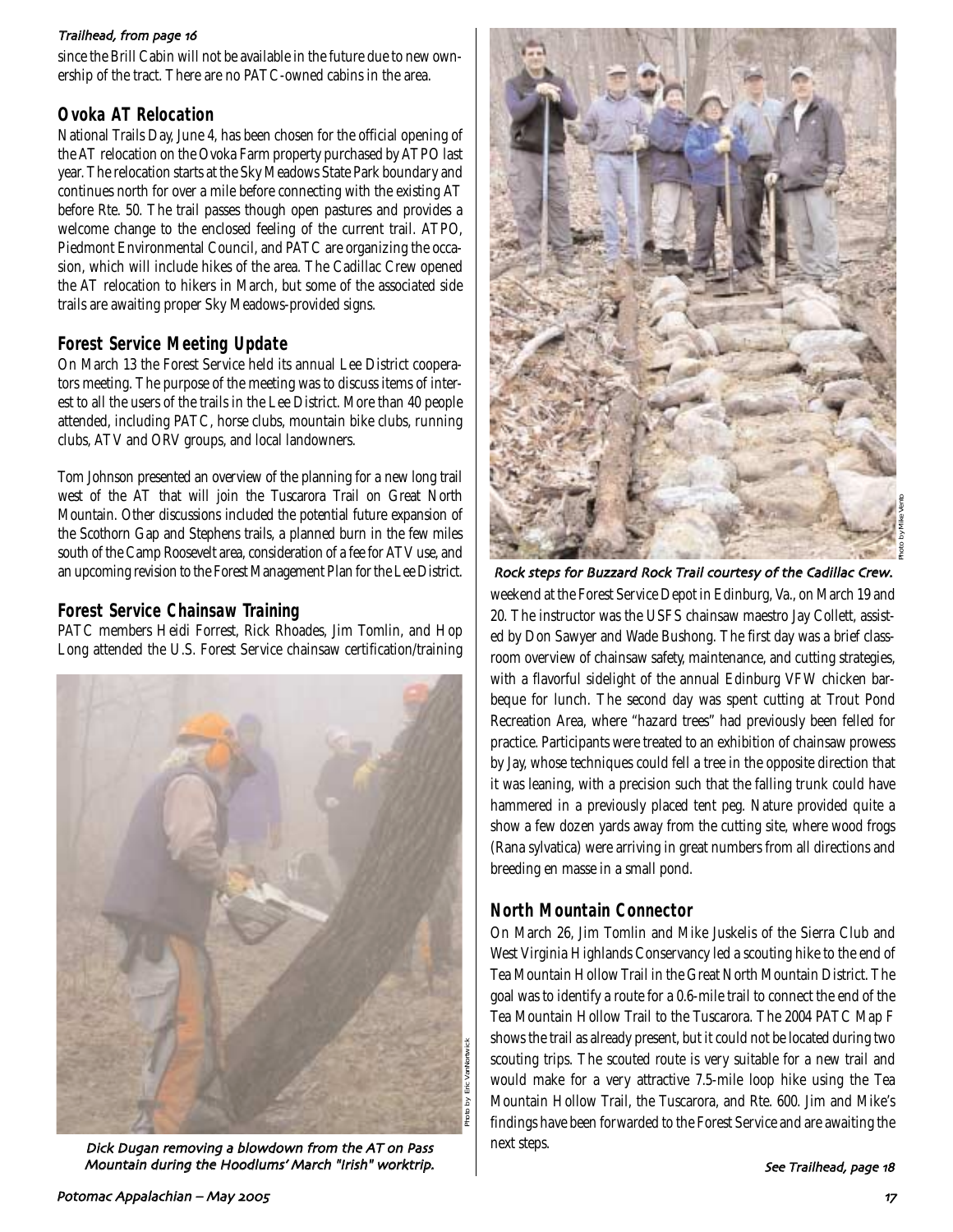### Trailhead, from page 17

### **Stonewall Brigade**

The trail work crew for the George Washington National Forest, Lee Ranger District, and Great North Mountain PATC District, known as the Stonewall Brigade, will begin its 2005 campaign on Saturday, May 21. Work will continue on the third Saturday of each month until fall. Trail work will mostly consist of keeping trails open that have no official overseers. Many trails in this area are without overseers, perhaps because of the perception that Great North Mountain is too long of a drive from the Metro area (it is only a half hour further than the North District of SNP), or it lacks the glamor of a national park. However, the uncrowded scenic area contains quite a few hiking gems, such as Big Schloss, Tibbet Knob, Halfmoon Mountain, and the Tuscarora Trail. Those interested in helping the Stonewall Brigade, or volunteering to oversee one of the beautiful but orphaned trails, please contact Hop Long (theFSLongs@comcast.net, 301/942-6177) or Jim Tomlin (jtomlin@helix.nih.gov). No experience is necessary, and your help is greatly needed and will be highly appreciated.

## **Shenandoah Bartenders**

The Shenandoah Bartenders Trail Crew is looking for any thirsty trail workers to join them for some hard work on Old Rag and the SNP Central District AT. Contact Cathie Cummins (Cathie@wfa.net,703/631-7421) for more information. Check the Forecast for work trip dates.

### **SNP Central District Sweep**

The Blue and White Crew celebrated the Annual "Snowed-Out AT Sweep" in March. The crew split into two groups, sending a crosscut team up Cedar Run and a chainsaw team up White Oak Canyon. The groups encountered a day-long light snowfall, a fair number of large over-winter blowdowns, and deep snow at the higher elevations. After work, the crew retired to the home of B&W regulars, Aksel and Melanie Falk, for happy hour, dinner, and a billiards tournament (this year's champion: David Falk). Before dinner, the crew gathered 'round for a reading from Patrick Wilson's Big Book of Chimp Tales. The March recitation was a heart-warming story of "Moe's Special Birthday." Crew photos can be viewed at: http://blueandwhitecrew.org

Due to scheduling problems, the crew will not host its annual overseer workshop in June. The workshop will return in 2006. New overseers, however, are encouraged to join the crew for a day or a weekend. Crew projects in 2005 will include re-hab projects on the AT, as well as visits to several SNP Central District side trails. Contact Kerry Snow (kerry@trailcrews.net) for details, or visit the crew Web site for more information.

## **SNP North District Power Weeder**

A large new toolbox has been located at the Front Royal entrance station to Skyline Drive. The new box will contain a power weeder so overseers working the north end of the district will not have to go all the way to Piney River



John Hedrick, Wayne Limberg, Dick Dugan, and Peter Harris try out newly installed coffin, er, tool box for weed whackers at the SNP's Front Royal entrance. Memorial services to be announced.

to get a power weeder. Any new overseers needing lessons on use and care of the weeder should contact DMs Peter Harris or Dick Dugan. That big box was not inexpensive for the club, so we hope it gets a lot of use and is not "abused."

### **Celtic Hoodlums**

Twenty folks signed up for the North District Hoodlums March work trip, and all 20 brave souls showed up despite the weekend forecast of rain. In the misty fog, the crew split into four groups and removed the remaining winter blowdowns that were reported on seven AT and BB trail sections in the district. After the work, the crew fought its way through the fog down to Range View Cabin where a Celtic feast was put together in short order. It is said that it rains a wee, good bit in Ireland, and the Hoodlum's "Irish" worktrip was no exception.

## **Buzzard Rocks**

On a cool, drizzly weekend in March, the Cadillac Crew attacked an erosion problem on the Buzzard Rock Trail on the north end of East Massanutten Mountain. The crew resorted to using the nearby rocks as the only suitable material to build a series of waterbars and a set of steps. After the arduous task of collecting and moving large rocks, the vintage-aged crew decided it needed to recruit some younger volunteers before older backs give out. However, the sore muscles were rewarded with a spiral ham dinner courtesy of Katherine Rindt. Overseer Dick Bemis later reported the waterbars were very effective during a heavy rain the next day. At least there were no "uphill" drains.

Please send any interesting tale, technical advice, individual or group accomplishments, and trail maintenance questions to Trailhead, c/o Jon Rindt, 621 Skyline Forest Drive, Front Royal, VA 22630 or to jkrindt@shentel.net. ❏⑩

### POTOMAC APPALACHIAN

(UPS-440-280) ©2005, Potomac Appalachian Trail Club, Inc. Published monthly by the Potomac Appalachian Trail Club, 118 Park Street, S.E., Vienna, VA 22180. Periodical class postage paid at Vienna, VA. Postmaster: send address changes to: Potomac Appalachian Trail Club, 118 Park Street, S.E., Vienna, VA 22180 Subscription: (Free with PATC membership) \$6.00 annually; \$.70 single copies.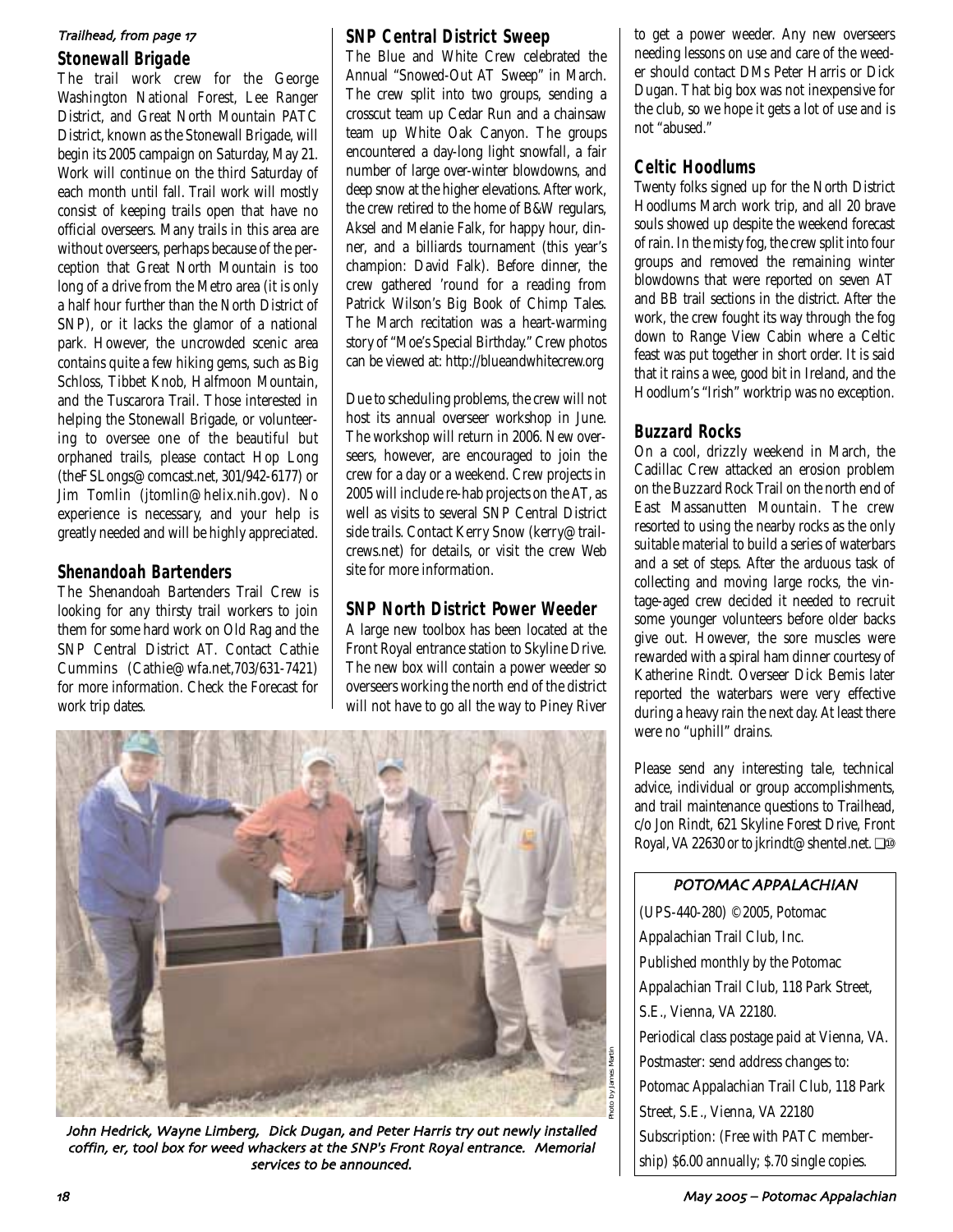## VOLUNTEER OPPORTUNITIES

## Needed – IT Planning Subcommittee Chair

PATC just purchased new computers and now wants to attack the many hardware and software questions bringing PATC into the 21st century. I want someone to lead – making a commitment of 8 hours per week – a group to plan and execute PATC's future in Information Technology. If someone wants to lead this IT Planning Subcommittee give me a call. Bruce Glendening, Vice President Operations. 703/532- 9093 or e-mail bglendening@yahoo.com

## Volunteers Needed: Viva! Vienna! May 29 & 30

Looking for something to do in the DC area over the Memorial Day Weekend? Come on over to Vienna, Va., to enjoy the many shows, bands, and activities at Viva! Vienna! Stop by to see Pat Fankhauser at the PATC booth introducing visitors to our trail world. Would you like to help out at the booth for an hour or more? Contact Pat (pfankhauser@patc.net) 703/242-0693 x17 to let her know when you will be there or that you are coming and would be glad to stop by to help out. She, too, would like to enjoy some of the festivities and would appreciate your support. For more information on Viva! Vienna! visit www.vivavienna.org/vivaviennapage.htm.

## Help the Club at the ATC Conference July 1-8

Are you coming to the ATC Conference at East Tennessee State University, Johnson City, Tenn., for the Biennial Conference? Would you be willing to volunteer some time at the PATC booth? Pat Fankhauser will be there promoting PATC and would like some help for an hour or more on July 2 or 3. Give Pat a call (pfankhauser@patc.net) 703/242-0693 x17 to let her know when you will be at the Conference and find out how you can assist the club.

## PATC EXCURSION TO WIND RIVER

PATC members are invited to join a 7-day Llama Trek starting July 31 going into the Wind River Mountains west of Lander, WY. To learn more about this outfitter, go to www.LanderLlama.com. This Excursion is designed for members who have moderate walking ability (8 miles per day at altitudes of 10,000 feet). Tents, sleeping bags, and sleeping pads are provided so all you need to carry is your day pack. All meals are furnished, prepared, and served by outstanding staff. The outfitter fee of \$1,400 is all-inclusive for the Trek itself. For other details, contact Dave Appel (dwappel@juno.com) or by phone at the Bears Den Trail Center, 540/554-8708.



Notices are published free of charge for PATC members only. PATC cannot vouch for any of the advertised items. No commercial advertisement or personal notices unrelated to hiking will be accepted. Deadline for inclusion is the first day of the month preceding issuance of the newsletter. Notices will be run for three months, at the discretion of the editor, unless we are otherwise advised. ❏

## TRAIL OVERSEER DISCOUNTS

PATC OVERSEERS GET DIS-COUNTS from the following merchants who support our volunteer programs: Blue Ridge Mountain Sports (Charlottesville, Tidewater) – 20%, Hudson Trail Outfitters (Metro D.C.) – 15%, The Trail House (Frederick, Md.) – 15%, Casual Adventures (Arlington, Va.) – 10%, Campmor (mail order via PATC HQ) – 10%, Weasel Creek Outfitters in Front Royal – 10%, The Outfitter at Harpers Ferry – 15%, and the sole source (Harrisonburg) – 10%. Check the back page of the PA for the latest trail, cabin, and shelter overseer opportunities. All PATC members receive a 10% discount from Blue Ridge Mountain Sports. Be sure to have your membership ID or overseer ID ready when you shop.

## HIKING PARTNERSHIPS

I live in Gaithersburg, Md., and am looking for hiking and camping buddies within 120 miles of the DC area. I am 29 and willing to hike/camp anywhere. I also have a dual propane stove that I am giving away. Any takers? Contact Jeffrey Scott (knight\_1\_nu@yahoo.com) 301/466-3373.

## LOST AND FOUND

GOLD COLORED BULOVA MEN'S WATCH, analogue, with a dark leather band at Meadows cabin on approximately 3/20/05. It was most likely lost outside on the property near the cabin. Contact: Randy Wilcox (rrwilcox1@juno.com) 703/532-5767

## FOR SALE

BICYCLE TRAILER, Burley D'Lite, in good condition. \$175 OBO. Located in Rockville, Md. Contact Al Taylor (alt@ieee.org).